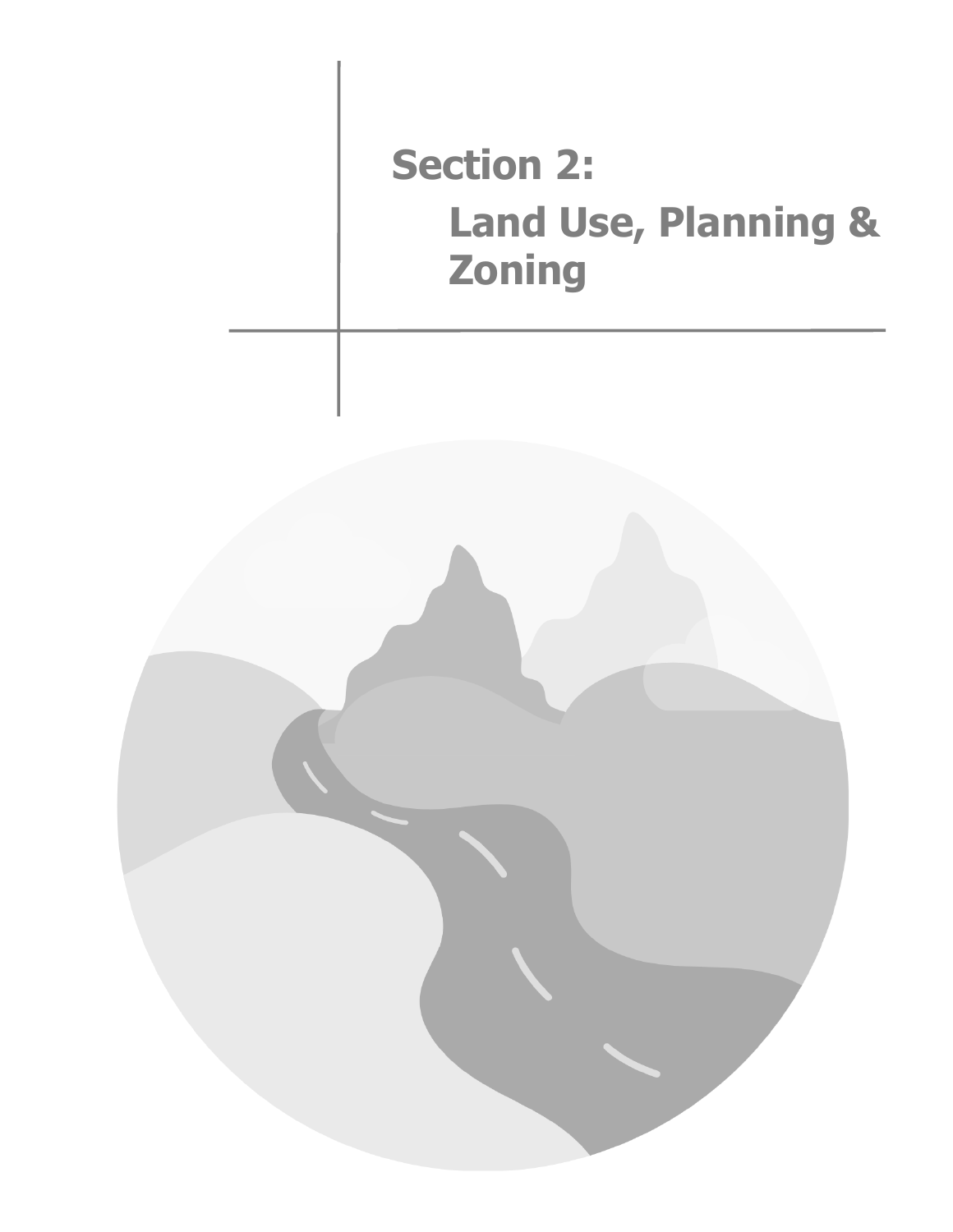### **REPORT ON THE CASE ESTATES**

In 2020, the Select Board and the Conservation Commission continued to oversee land planning and land management initiatives at the 62.5-acre Case Estates property, which the Town purchased from Harvard University in 2016. Michael Harrity, a former Select Board member, was appointed by the Board to continue to serve as coordinator for Case Estates-related projects. The Conservation Commission has been tasked with overseeing the day-to-day maintenance of the property.

### Land Management

In 2020, the Conservation Commission worked with Mass Audubon's Ecological Extension Services to complete an Ecological Management Plan (EMP) to provide recommendations for the maintenance and stewardship of this unique property over the next seven years. It considers the ecological needs, community desires, and constraints and resources regarding Case Estates and recommends the following short-term goals:

- improve the meadows for pollinator habitat;
- reduce invasive plant infestations to minimize spreading and improve habitat quality;
- manage field edges to retain the extents of the fields;
- maintain stone walls for scenic qualities;
- protect specimen trees and shrubs, including both historic and recent plantings;
- welcome passive recreational users to the property, including users of all mobility levels; and
- accomplish the management activities as efficiently and economically as possible.

Following the completion of the EMP, Conservation staff began to seek funding and start work on the EMP's recommended actions and will continue with this work over the coming years.

Based on a recommendation in the EMP, the Conservation Commission and the Select Board voted to limit dogs to on-leash only at Case Estates to protect sensitive habitat, abutting properties, and the enjoyment of all recreational users. This limitation makes the trails at and abutting the Case Estates some of the few in Weston where dogs must be leashed.

Sadly, a section of the 100-year old "Louisa's Wall" collapsed this year. Louisa's Wall is reputed to be the largest free-standing dry wall of native stones in New England. Constructed in 1913, the wall is approximately 200-feet long, 10-feet high, and 4-feet thick (almost 6-feet in some sections) and was a birthday gift from Marion Case to her sister Louisa. The Select Board has been working cooperatively with the abutter to complete the needed repairs and arrange for the future care of the wall.

Field mowing, trail upkeep, monitoring of property boundaries, management of invasive species, and removal of downed trees and branches from the fields were conducted throughout the year. Land's Sake Inc. conducted forestry work to harvest firewood from the Pine Woods near the Woodland and Country schools.

### Legacy Trail and Connector Paths

In the late fall of 2020, construction was substantially completed on a new network of accessible trails at the Case Estates, the Legacy Trail, and two connector paths. The Legacy Trail is the result of many generous contributors during Weston's Tercentennial Anniversary in 2013, when the Tercentennial Steering Committee, also known as the Weston 300, raised the funds for this lasting gift. The trail was originally supposed to be located on the Case Campus, but after the 10-year acquisition battle for the Case Estates concluded in 2016, the Legacy Trail was relocated so everyone could enjoy the spectacular views of this historic property. Town Meeting in 2019 approved additional funding through the [Community Preservation Act](https://www.westonma.gov/595/Community-Preservation-Act-Funds) fund for the path connecting across the field from Wellesley Street to Ash Street.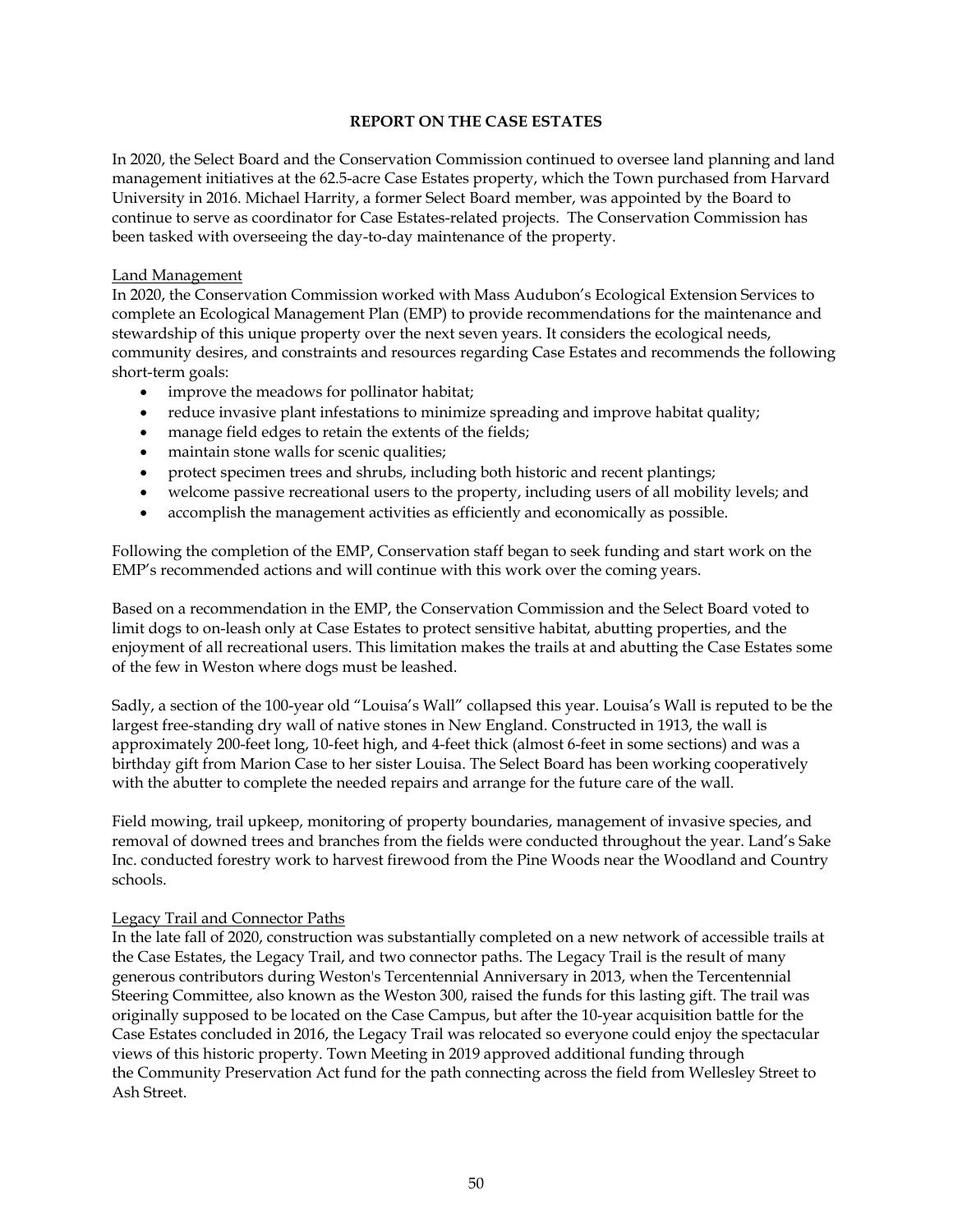The Legacy Trail and its connector paths meet US Forest Service Trail Accessibility Guidelines (FSTAG) standards and are permitted by the Massachusetts Architectural Access Board. The new paths include:

- the Legacy Trail (0.3 miles, paved);
- a connection to Wellesley Street (0.1 miles, stone-dust); and
- a path connecting Wellesley Street to Ash Street (0.3 miles, stone-dust).

The Legacy Trail also connects to other pre-existing trails at the Case Estates and on abutting Town land, allowing visitors to further explore this beautiful area. The Legacy Trail is dotted with dedication pavers and benches for resting along the way, a sitting area at a scenic overlook where the Summer House used to be located, and a compass rose dedicated to the memory of former Conservation Commissioner and treasurer of Weston Forest and Trail Association, George Bates. All five trail-head markers and the two pillars at the main entrance are made from historical granite repurposed from the old Sears Estate and the Field School. In the future, it is hoped that a new sidewalk on Ash Street will connect this trail network to the Weston Reservoir and the regional Weston Aqueduct Trail.

The Legacy Trail trailhead is located on Alphabet Lane across from the Council on Aging (Lower Community Center entrance), where parking is available. A kiosk with a map and other information is available at this trailhead.

# Buildings and Parcels

Remaining work at the Case Estates includes 1) the formal subdivision of the property between municipal land parcels and conservation land, which is to be preserved as it was acquired with Weston's Community Preservation Act funds; and 2) the disposition of the two lots on Wellesley Street that contain the existing historic buildings. The subdivision process entails extensive survey and legal work, including 1) establishing the demarcation lines between conservation land and municipal land consistent with the 2006 Special Town Meeting vote; 2) creating an easement for the Legacy Trail where it lies within the municipal land in the Pine Woods; 3) excluding small parcels of land to be sold to abutters to resolve pre-existing ownership complications.



In 2020, the Historical Commission completed a detailed evaluation of the Rand House to determine how best to produce binding Preservation Restrictions that will be included with the deed when the property is sold. The goal of these restrictions is to preserve the historic Wellesley Street façade of this circa 1790s home but also allow an addition that accommodates re-use suitable for today's homeowners' needs.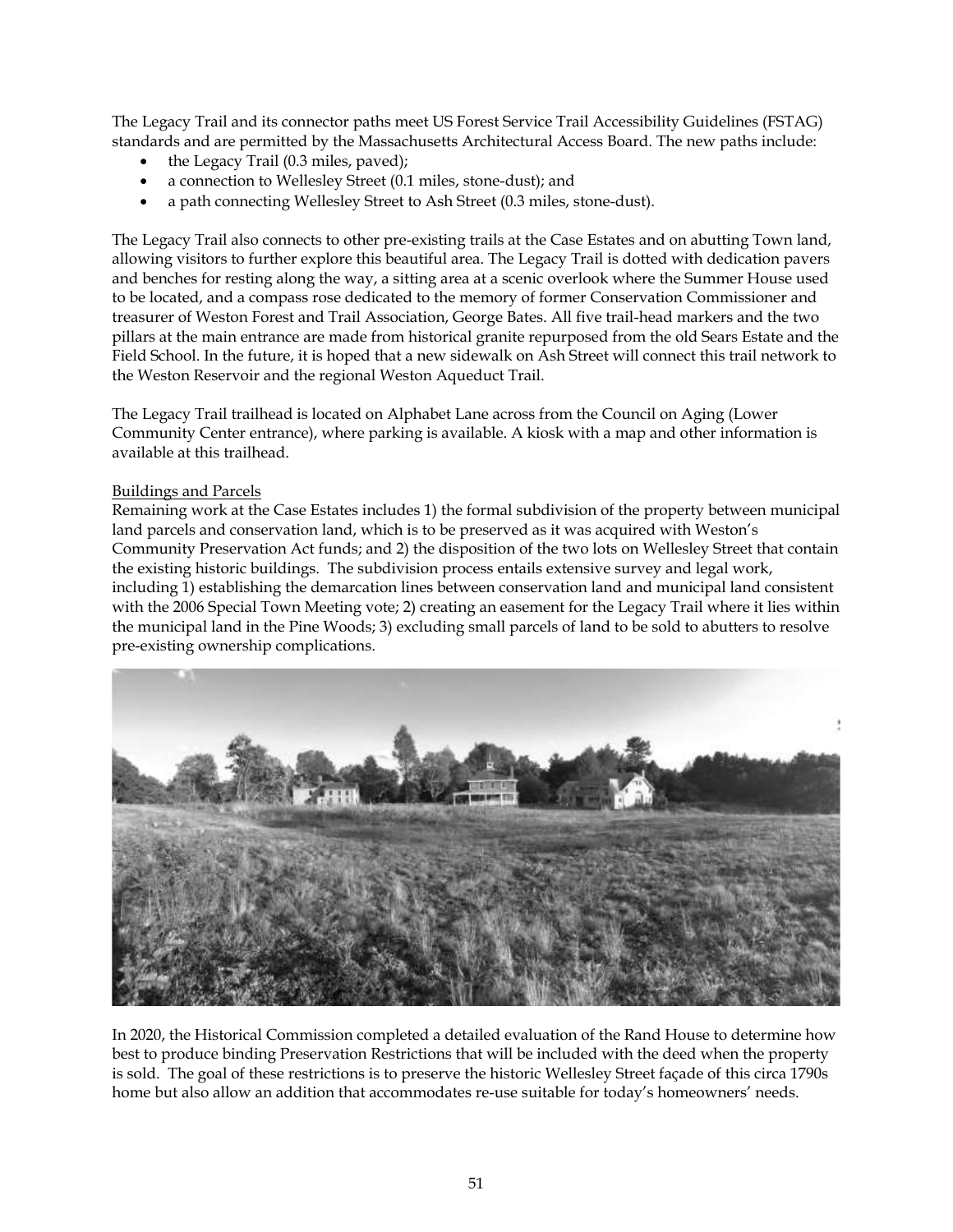Former Planning Board chair and Historical Commission member Al Aydelott volunteered his architectural skills to create a plan that accomplishes these two goals, and it was endorsed by both the Historical Commission and the Select Board. Mr. Aydelott and the Historical Commission are now undertaking a similar analysis of the School House and Barn for review by the Select Board. It is anticipated that these Preservation Restrictions can be finalized in the first half of 2021 for approval by the Select Board so that these two Case Estates properties and their historic structures can be offered for sale with these restrictions in place in the second half of the year.

## **REPORT OF THE COMMUNITY PRESERVATION COMMITTEE**

The Community Preservation Committee evaluates proposals submitted by Town boards and committees or community groups for use of funds that the Town receives under Article 31 of the Town By-laws and the Massachusetts Community Preservation Act (CPA), which the Town accepted in 2001. The Act provides for a participating municipality to adopt and dedicate a property tax surcharge of up to 3 percent to specified community preservation purposes, with the state matching a portion of local receipts.

In November, the Town received its 19<sup>th</sup> disbursement from the state's matching Community Preservation Trust Fund. The 176 communities participating in the program received a first-round match of 28.6 percent. The 76 participating communities that adopted the 3 percent, including Weston, received additional funding in the second and third round distributions. Weston received a total match of \$704,695, nearly 32 percent of the local surcharge. Importantly, after many years of CPA advocates' efforts seeking a higher and more stable funding source for the state fund, the fiscal year 2020 state budget authorized a 250 percent permanent increase in recording fees, the first such increase in fees since the CPA was enacted. The match Weston received in November was based on 10 months of the new, higher recording fees and two months of the old. From the program's inception through the end of fiscal 2020, the Town collected over \$14.1 million in CPA revenue from the state, nearly \$31 million in CPA revenue locally, and earned over \$3.3 million in investment income on these receipts.

Under CPA legislation, a community must spend, or set aside for future spending, a minimum of 10 percent of annual CPA receipts on open space, including recreational purposes; historic resources; and community housing. The remaining 70 percent of funds, the so-called "unreserved funds," may be allocated to anyone or a combination of the three main uses at the discretion of the Committee and subject to the approval of Town Meeting. Up to 5 percent of the annual CPA funds may be spent on the operation and administration costs of the Committee.

At the Annual Town Meeting in September 2020, the Committee presented its recommendations for fiscal 2021 as follows:

| <b>Administrative Allowance</b> | <b>Operating Expenses</b>                                                                                               | 136,000 |
|---------------------------------|-------------------------------------------------------------------------------------------------------------------------|---------|
| <b>Open Space</b>               | Debt Service on Approximately 13 Acres at 500 Wellesley St.<br>(Acquisition Approved at May 2019 Annual Town Meeting)   | 200,153 |
|                                 | Debt Service on Case Estates (Acquisition Approved at<br>November 2006 Special Town Meeting)                            | 341,356 |
| <b>Historic Resources</b>       | Historic Town Cemeteries (Rehabilitation/Restoration)                                                                   | 140,000 |
|                                 | Debt Service on Josiah Smith Tavern -<br>(Rehabilitation/Restoration approved at December 2019<br>Special Town Meeting) | 74.940  |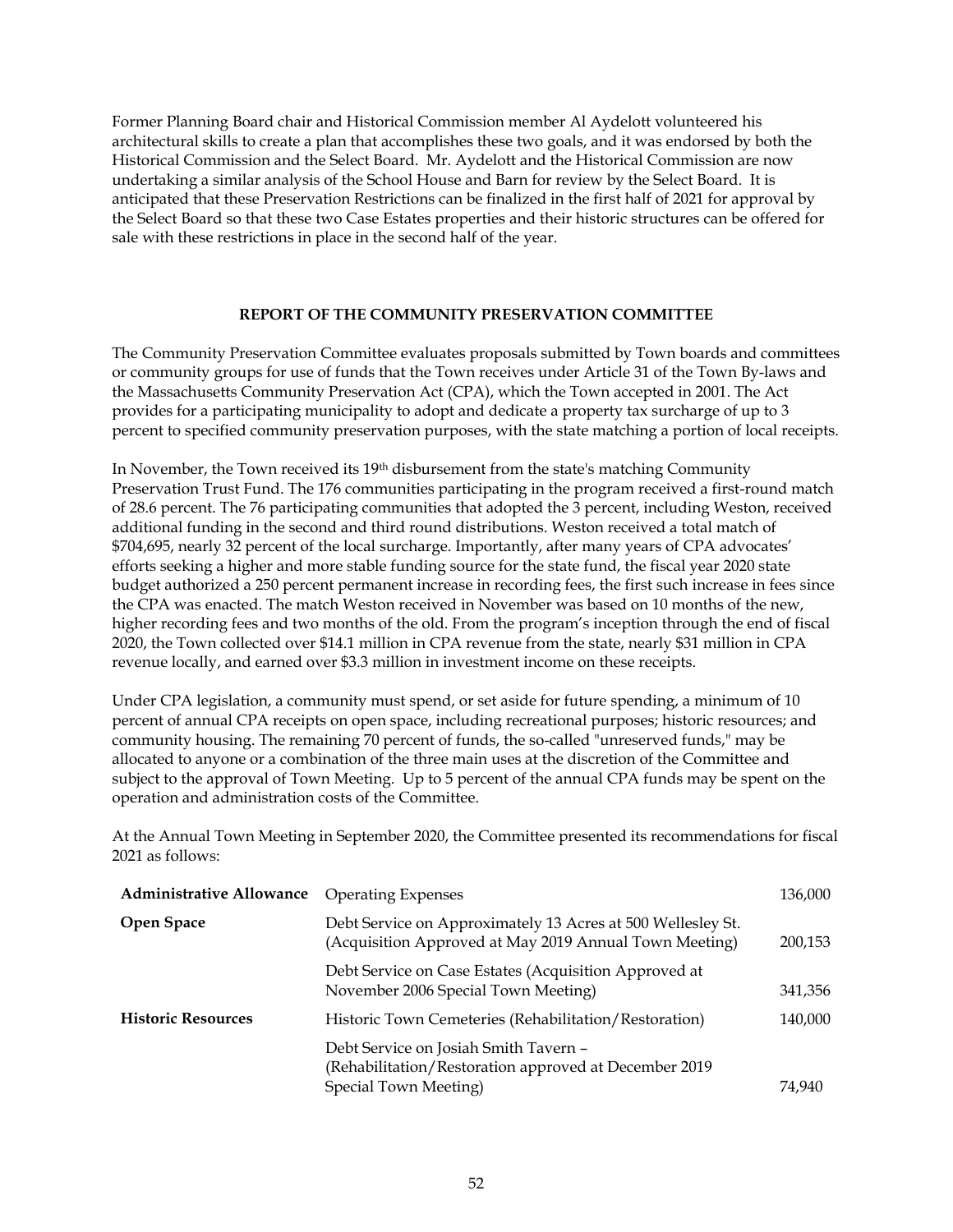|                          | Debt Service on Old Library - WAIC Construction<br>(Rehabilitation/Restoration Approved at November 2017<br>Special Town Meeting) | 372,488 |
|--------------------------|-----------------------------------------------------------------------------------------------------------------------------------|---------|
| <b>Community Housing</b> | Staff Support and Regional Housing Services Office (Support)                                                                      | 32,000  |
|                          | COVID-19 Emergency Rental Assistance Program (Support)                                                                            | 100,000 |
|                          | Debt Service on Brook School Apts. (Creation Approved at<br>May 2004 Annual Town Meeting)                                         | 5,395   |

All recommended appropriations were approved.

In 2020, rehabilitation began at the Josiah Smith Tavern, for which the first CPA Fund appropriation was made at the 2004 Annual Town Meeting. Also, in 2020, three new trail segments were constructed at Case Estates with CPA funding: 1) the accessible, 1/3-mile Legacy Trail, which begins on Alphabet Lane at the Community Center and terminates at a paved overlook facing southwest; 2) a path from the Legacy Trail, which connects to Wellesley Street; and 3) a path from Wellesley Street to Ash Street. Funding to construct a sidewalk on Ash Street, which will connect to the Weston Reservoir, is expected to be requested at the 2021 Annual Town Meeting. Construction of a sidewalk on Merriam Street, for which CPA funding was appropriated at the 2018 Annual Town Meeting, was also completed in 2020.

In September, Weston renewed its CPA-funded contract with the Regional Housing Services Office, which includes the neighboring communities of Acton, Bedford, Concord, Lexington, Lincoln, Maynard, Sudbury, and Wayland. This office provides a variety of housing services including lottery, monitoring, administration of the subsidized housing inventory, and consultation regarding specific projects in a more cost-efficient manner than the Town could otherwise provide. Additionally, staff support is provided to the Affordable Housing Trust.

In November, the Regional Housing Services Office, through a contractual agreement with the Affordable Housing Trust, made the first disbursement from a COVID-19 Emergency Rental Assistance Program. This relief program was established with CPA funds to provide temporary assistance to Weston residents and other eligible individuals and families suffering a loss of income resulting from the pandemic and ensuing business closures.

Finally, in late 2020, Weston began work on updating the Town's Housing Production Plan with the use of the Committee's administrative funds. The Plan is a proactive strategy for planning and developing affordable housing that enables a community to meet its affordable housing needs in a manner consistent with Chapter 40B regulations. The current Plan, also completed with CPA funds, expires in June 2021.

| 2020 Community Preservation Committee Members |                                           |      |
|-----------------------------------------------|-------------------------------------------|------|
| Nina Danforth                                 | Appointed by the Moderator                | 2023 |
| J. Barry Tubman                               | Appointed by the Moderator                | 2023 |
| Marcy Dorna                                   | Appointed by the Select Board (Parks)     | 2022 |
| Kenneth Newberg                               | Appointed by the Affordable Housing Trust | 2022 |
| Steven Wagner                                 | Appointed by the Historical Commission    | 2022 |
| Stephen W. Ober, Chair                        | Appointed by the Moderator                | 2021 |
| Nathalie Thompson                             | Appointed by the Moderator                | 2021 |
| Susan Zacharias                               | Appointed by the Planning Board           | 2021 |
| Vacant                                        | Appointed by the Conservation Commission  |      |

The table on the following page details CPA fund revenues and appropriations through fiscal 2020.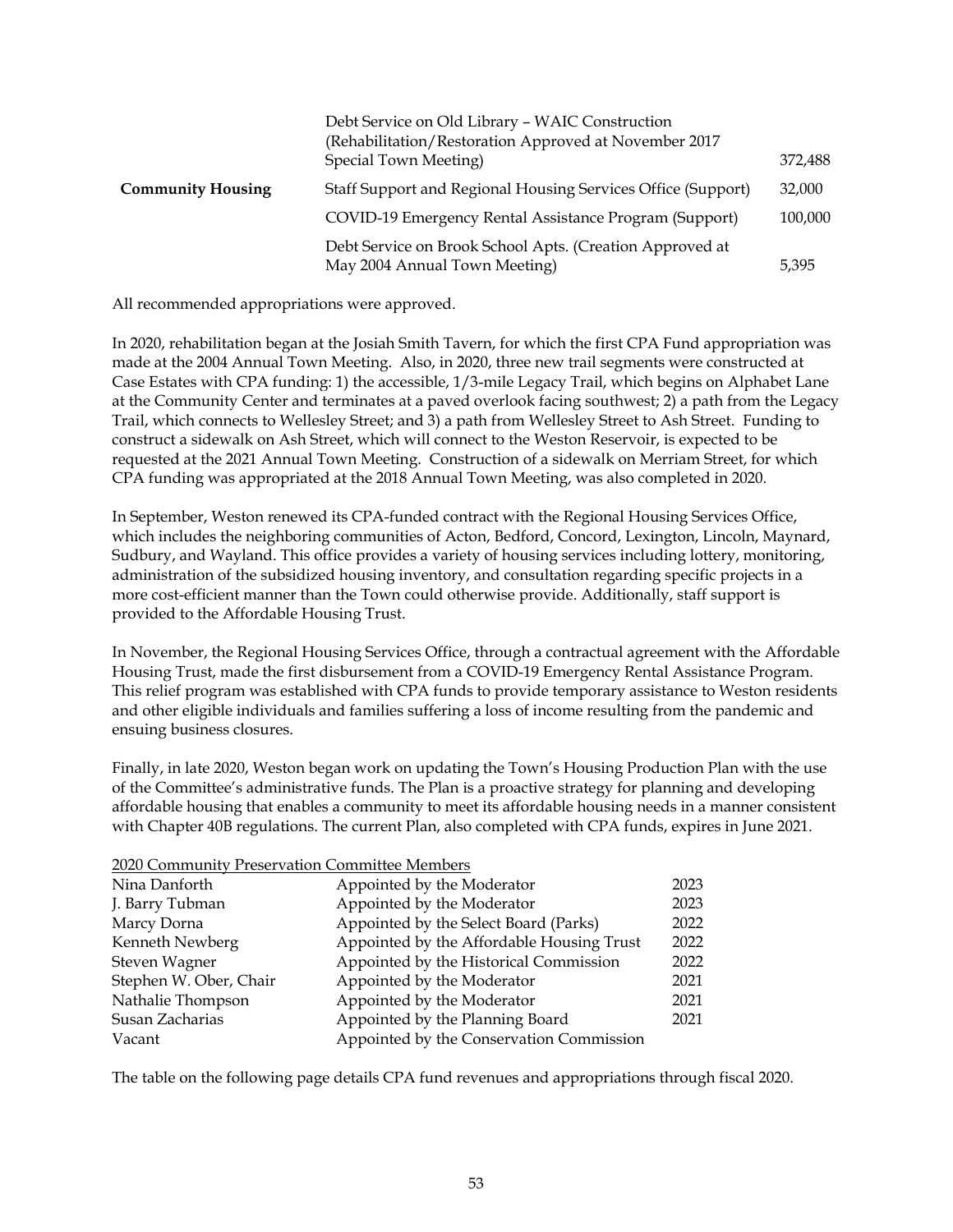#### **CPA FUND - Revenue and Appropriations through Fiscal Year 2020**

|                                             | <b>FY16</b> | <b>FY17</b> | <b>FY18</b> | <b>FY19</b> | <b>FY20</b> |
|---------------------------------------------|-------------|-------------|-------------|-------------|-------------|
| <b>Community Preservation Act - Revenue</b> |             |             |             |             |             |
| Prior Year Balance                          | 6,102,236   | 7,969,785   | 8,963,289   | 8,878,808   | 9,337,213   |
| Property surcharge                          | 1,962,920   | 2,039,437   | 2,082,927   | 2,149,614   | 2,208,151   |
| State match                                 | 601,956     | 434,742     | 375,780     | 431,879     | 562,757     |
| Investment income                           | 90,587      | 59,557      | 140,362     | 242,175     | 138,790     |
| Donations/other                             |             |             |             |             |             |
| <b>Total Revenues</b>                       | 8,757,699   | 10,503,521  | 11,562,358  | 11,702,477  | 12,246,912  |
| <b>Use of CPA Funds</b>                     |             |             |             |             |             |
| <b>Open Space Allocation</b>                |             |             |             |             |             |
| Balance - beginning of fiscal year          | 749         | 74          | 39,839      | 127         | 271         |
| Appropriation not used                      |             |             |             |             |             |
| New allocation                              | 432,000     | 422,000     | 334,000     | 365,000     | 353,000     |
| Open Space subtotal                         | 432,749     | 422,074     | 373,839     | 365,127     | 353,271     |
| Less: Approprations for                     |             |             |             |             |             |
| Debt Service -- Case Estates                | (432,675)   | (382, 235)  | (373, 711)  | (364, 856)  | (352, 596)  |
| Balance at end of fiscal year               | 74          | 39,839      | 127         | 271         | 675         |
| <b>Historic Preservation Allocation</b>     |             |             |             |             |             |
| Balance - beginning of fiscal year          | 165,649     | 442,160     | 96,160      | 160         | 28,848      |
| Appropriation not used                      | 269,511     |             |             |             |             |
| New allocation                              | 262,000     | 261,000     | 271,000     | 282,000     | 386,000     |
| Historic Preservation subtotal              | 697,160     | 703,160     | 367,160     | 282,160     | 414,848     |
| Less: Approprations for                     |             |             |             |             |             |
| 20 Young Rd.                                | (255,000)   |             |             |             |             |
| 55 Coburn Rd.                               |             | (216,000)   |             |             |             |
| Case House                                  |             | (27,000)    |             |             |             |
| Old Library - WAIC                          |             | (364,000)   |             | (67, 313)   | (386, 138)  |
| JST Design                                  |             |             | (367,000)   | (186,000)   |             |
| Balance at end of fiscal year               | 442,160     | 96,160      | 160         | 28,848      | 28,710      |
| <b>Community Housing Allocation</b>         |             |             |             |             |             |
| Balance - beginning of fiscal year          | 19          | 10,655      | 33,987      | 717         | 248,892     |
| Appropriation not used                      |             |             |             |             |             |
| New allocation                              | 262,000     | 261,000     | 271,000     | 282,000     | 277,000     |
| Community Housing subtotal                  | 262,019     | 271,655     | 304,987     | 282,717     | 525,892     |
| Less: Approprations for                     |             |             |             |             |             |
| Debt Service - Brook School Apts.           | (235, 017)  | (221, 505)  | (6,040)     | (5, 825)    | (5,610)     |
| RHSO/Housing Staff Assistance               | (16, 347)   | (16, 163)   | (19,230)    | (28,000)    | (29,000)    |
| Affordable Homeownership Opportunity Funds  |             |             | (279,000)   |             |             |
| Balance at end of fiscal year               | 10,655      | 33,987      | 717         | 248,892     | 491,282     |
| <b>Administrative Funds</b>                 |             |             |             |             |             |
| Allocated                                   | 117,000     | 118,000     | 120,000     | 120,000     | 123,000     |
| Spent                                       | (65, 944)   | (56, 977)   | (56, 679)   | (110, 153)  | (35, 824)   |
| Returned to unallocated Funds               | 51,056      | 61,023      | 63,321      | 9,847       | 87,176      |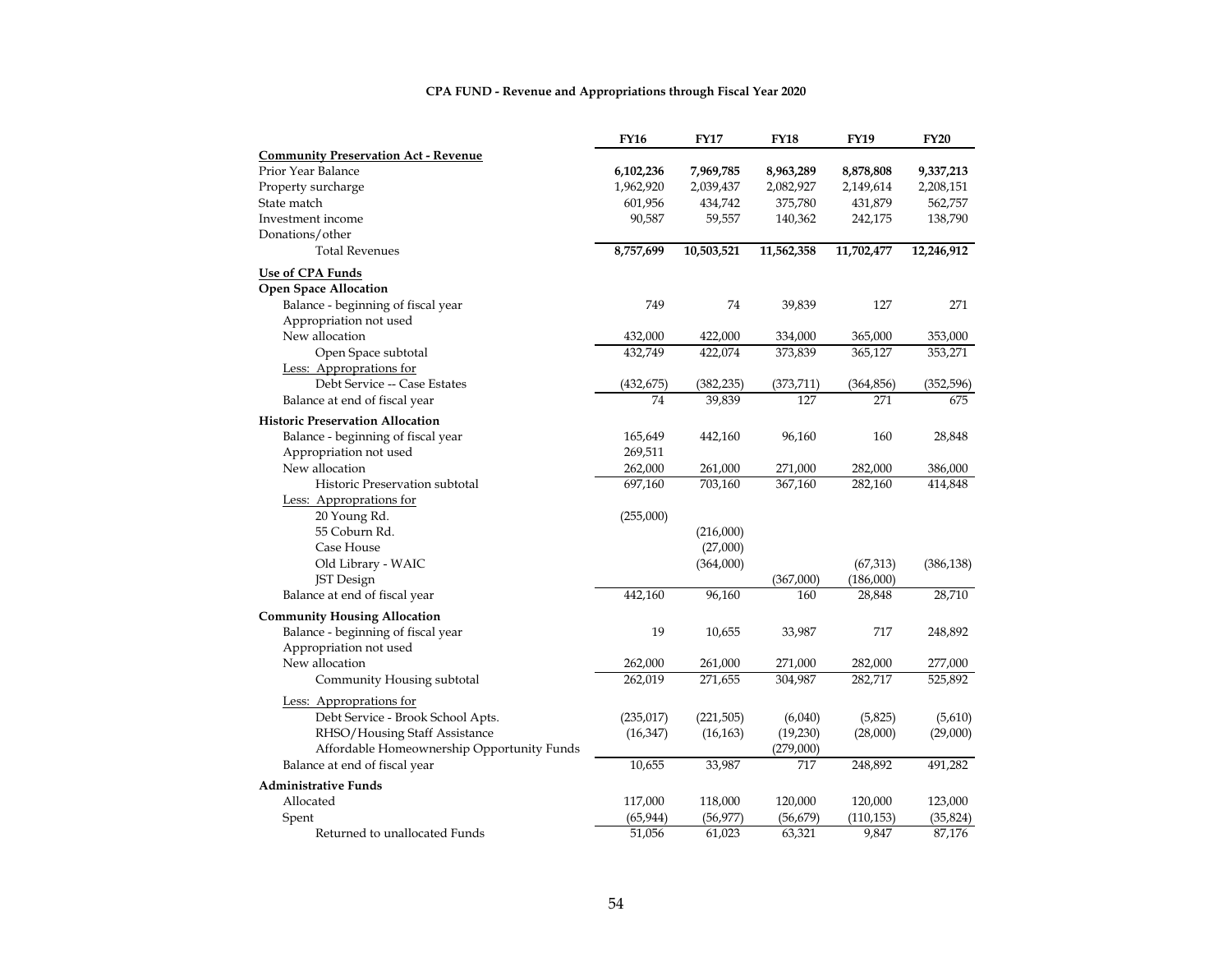|                                           | <b>FY16</b> | <b>FY17</b> | <b>FY18</b> | <b>FY19</b> | <b>FY20</b> |
|-------------------------------------------|-------------|-------------|-------------|-------------|-------------|
| <b>Unallocated Funds</b>                  |             |             |             |             |             |
| Balance - beginning of fiscal year        | 5,935,819   | 7,516,895   | 8,793,303   | 8,877,804   | 9,059,202   |
| New Unallocated Funds                     | 1,582,463   | 1,471,736   | 1,603,069   | 1,774,668   | 1,770,698   |
| Appropriation not used                    | 92,558      | 88,649      | 151,246     |             | 6,500       |
| Unexpended Administrative Funds           | 51,056      | 61,023      | 63,321      | 9,847       | 87,176      |
| Unallocated subtotal                      | 7,661,895   | 9,138,303   | 10,610,939  | 10,662,319  | 10,923,577  |
| Less: Approprations for                   |             |             |             |             |             |
| Warren Ave. Design & Construction         |             |             | (428, 600)  |             |             |
| Farmers and Central Cemetery Restoration  |             |             | (205,000)   |             |             |
| JST Design                                |             |             | (263,000)   | (14,000)    |             |
| <b>JST</b> Construction                   |             |             |             |             | (7,800,000) |
| Recreation Paths/Sidewalks                |             | (280,000)   |             | (775,000)   | (359, 200)  |
| Ash St. Design                            |             | (30,000)    |             |             |             |
| Merriam St. Additional Design             |             | (25,000)    |             |             |             |
| Case Campus Walkways                      | (50,000)    |             |             |             |             |
| Warren Ave. Walkways                      |             |             |             |             |             |
| Charles River Water Chestnut Removal      | (10,000)    | (10,000)    |             |             |             |
| 126-128 Viles St.                         |             |             |             |             |             |
| Dickson Riding Ring                       | (25,000)    |             |             |             |             |
| <b>Community Gardens</b>                  | (15,000)    |             |             |             |             |
| Town Center Improvements                  | (45,000)    |             |             |             |             |
| EHC Housing Feasibility/Design (14 Units) |             |             | (30,000)    |             |             |
| Warren Ave. - Design                      |             |             | (671,000)   |             |             |
| Rail Trail Cattle Passages (Historical)   |             |             | (62, 535)   |             |             |
| Rail Trail                                |             |             | (73,000)    | (437,000)   | (43,000)    |
| Case Park                                 |             |             |             | (45, 117)   |             |
| 71 Lexington St. PR                       |             |             |             | (81,000)    |             |
| 120 Summer St. PR                         |             |             |             | (251,000)   |             |
| Balance at end of fiscal year             | 7,516,895   | 8,793,303   | 8,877,804   | 9,059,202   | 2,721,377   |
| Total all balances at end of fiscal year  | 7,969,785   | 8,963,289   | 8,878,808   | 9,337,213   | 3,242,044   |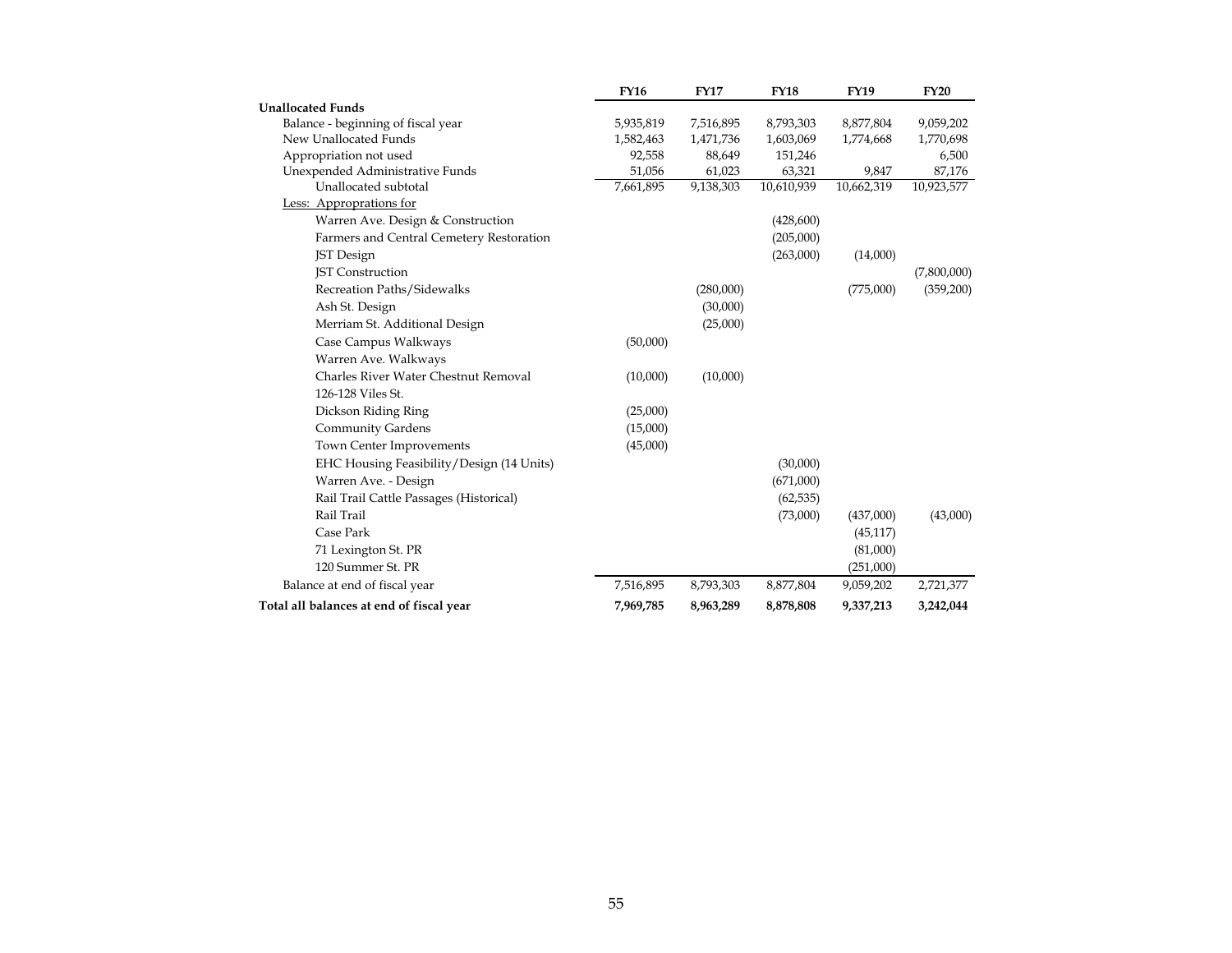### **REPORT OF THE CONSERVATION COMMISSION**

The importance of our open spaces became clearer than ever during the COVID-19 pandemic. More people than ever before have flocked to our trails to explore, exercise, safely socialize, and enjoy the peacefulness of nature.

The Conservation Commission is comprised of seven residents appointed by the Select Board and is responsible for the protection and management of Weston's conservation land and the administration of the Massachusetts Wetlands Protection Act.

The Commission is assisted by four staff members, one full-time and three part-time, who are responsible for the day-to-day operation of the Conservation Commission. In January, a new Conservation Assistant position was added to assist with the wetland permitting duties.

The Commission relies heavily on dedicated volunteers and other partners to assist with numerous land management and stewardship projects including monitoring bluebird nest boxes, deer management, supervising the Community Gardens, and organizing equestrian events at the Dickson Riding Ring. The Commission is indebted to Weston Forest and Trail Association (WFTA) for its dedication and support in maintaining Weston's trail system. The Commission also benefits greatly from the continued involvement of Land's Sake Inc. maintaining several conservation land parcels in active agriculture and forest management and applauds its mission to connect people to the land to build community and inspire lifelong stewardship.



*Commission member Ellen Freeman Roth conducting site visits during COVID-19* 

# Wetland Protection Act Administration

Persons contemplating any work in or within 100 feet of a wetland or within 200 feet of a stream that flows continuously throughout the year should seek information about the Wetlands Protection Act at the Conservation office in the Town Hall. Wetland Resource Areas and Riverfront Areas may sometimes appear to be dry and can be difficult to identify, so all landowners are encouraged to discuss any proposed work.

Due to restrictions stemming from the public health emergency, staff and Commission members learned how to run virtual public meetings, how to get an electronically signed permit recorded at the Registry of Deeds, and how to provide residents and applicants with the ability to review project files and permits remotely. Despite the pandemic, the Commission had one of the busiest wetland permitting years in recent past and included 21 public meetings where the following orders and determinations were issued:

- 24 Orders of Conditions;
- 1 Amended Order of Conditions;
- 2 Orders of Resource Area Delineation;
- 16 Determinations of Applicability;
- 3 Emergency Certificate;
- 15 Notices of Wetland Violation;
- 5 Enforcement Orders; and
- 21 Certificates of Compliance.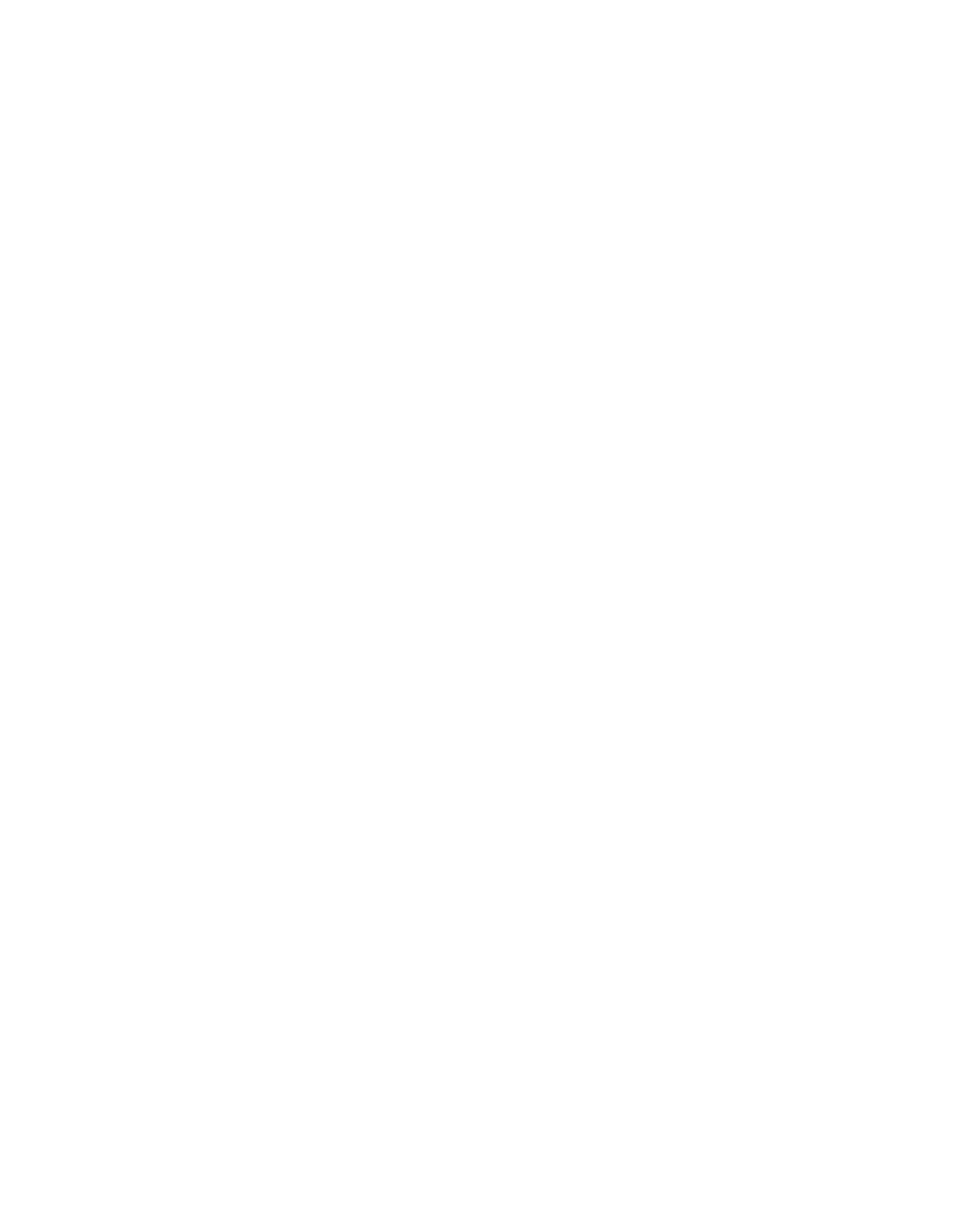# REPORT ON THE CASE ESTATES



#### **Upday Buyish Ave**

EMP's recommended actions and will continue with this work over the coming years.

| Bailey<br>tglo<br>thai | <b>Holde</b> |    |              |                 | 电磁盘                   |               |            |        |   | ▩<br>thing |                              |                 | đЭ            | dilib                 |                   | @ճո       |                                                                                                           |
|------------------------|--------------|----|--------------|-----------------|-----------------------|---------------|------------|--------|---|------------|------------------------------|-----------------|---------------|-----------------------|-------------------|-----------|-----------------------------------------------------------------------------------------------------------|
| ß                      |              | 当地 |              | <b>dine til</b> |                       | -61           |            |        |   |            | "Louisa's Wall" collapsed by | ß               |               | . Louisa's Wall it be | <b>i Ship</b>     |           |                                                                                                           |
| 地间<br>蟖                |              |    |              |                 | -锄<br>М               | <b>CHANGE</b> | -e         | ₩₫     |   | $4-6$      | ₩б<br><b>Ellio</b>           |                 | -e            | inte                  |                   | be≹u<br>Þ |                                                                                                           |
| w                      | b            |    | Ю            |                 | p                     | lttel         |            |        | Þ | sd         | ₫òb                          |                 | <b>fettio</b> |                       |                   |           |                                                                                                           |
| Flogn<br>b<br>sb       | co⊌          | S. |              | $\mathbf{a}$    | þ<br><b>CALCULARY</b> | , topo        |            |        |   | 懗          |                              | tjip            |               | b<br>a                | ш                 |           | d<br>removal of downed trees and branches from the fields were conducted throughout the year. Land's Sake |
| 堕                      |              |    |              | டு              |                       | 8             |            |        |   |            |                              |                 |               |                       |                   |           |                                                                                                           |
| Ib                     |              | a  | <b>tighe</b> |                 |                       |               |            | þ      |   |            | þb                           |                 | a dididen     |                       |                   |           |                                                                                                           |
| 镰<br>9                 |              |    |              | ,嘶              |                       |               | , <b>d</b> | w<br>₩ |   | 栴          | , diffutifies/               | <b>That top</b> |               | ,bv                   | th $\overline{b}$ |           |                                                                                                           |
|                        |              |    |              |                 |                       |               |            |        |   |            |                              |                 |               | -difth                |                   |           | a                                                                                                         |
| idiri.                 |              |    |              |                 |                       |               |            |        |   |            |                              |                 |               |                       |                   |           |                                                                                                           |
| b<br>KS.               | 黴            |    |              |                 |                       |               | tibe       |        |   | þ          | <b>beliefon</b>              |                 |               |                       |                   | 過         |                                                                                                           |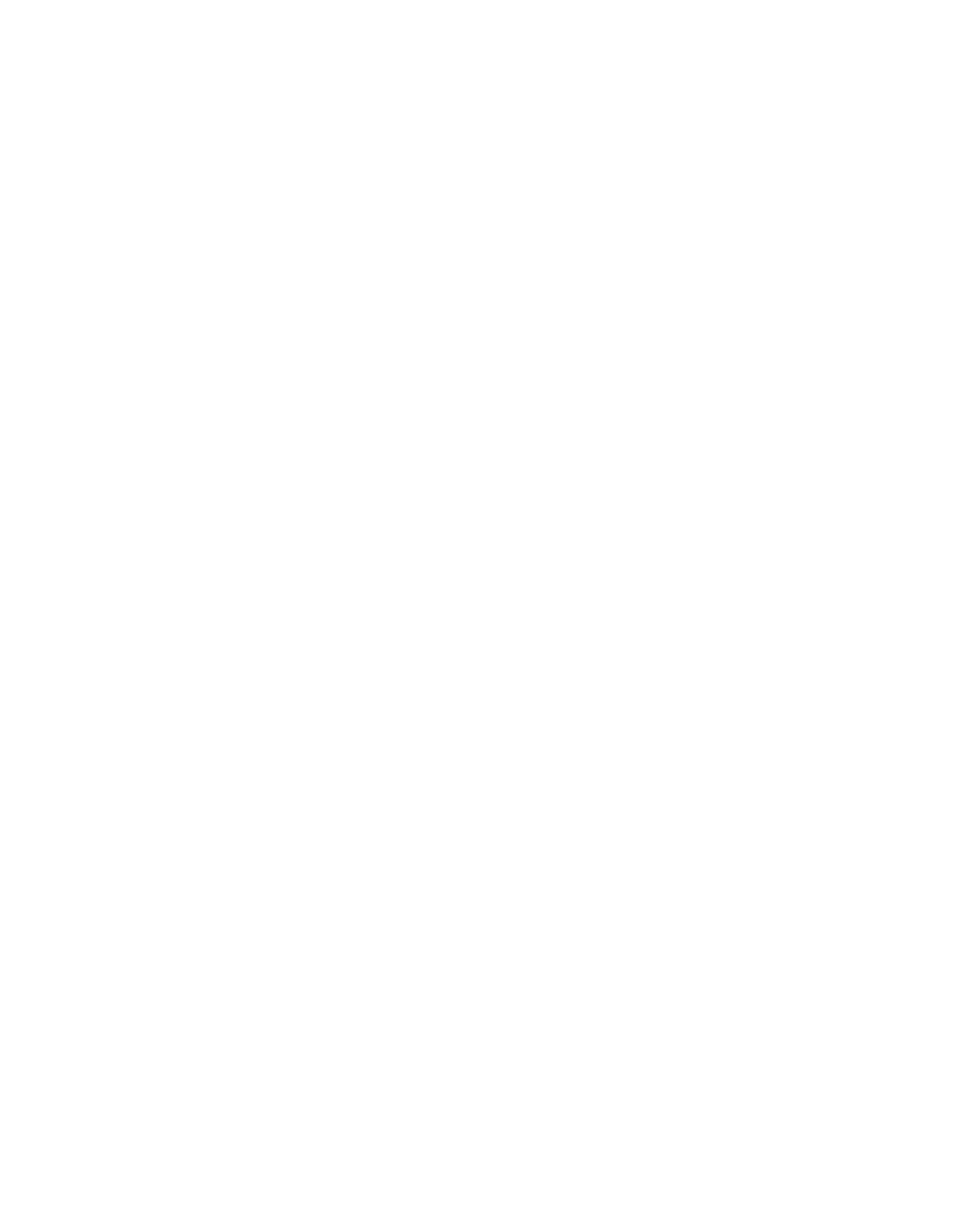Lycott Environmental Inc. to clear Hobbs Pond of water chestnut. Solitude Lake Management used a weed harvester machine to remove the majority of the aquatic plants from the pond. Hand removal was conducted in the shallow portions along the pond shoreline.

*Invasive Aquatic Plant Removal – Kingsbury Cove -* Water chestnut in the Charles River was noticeably less dense and covered slightly less area in 2020 than in 2019. Charles River Watershed Association volunteers continued to aid in the successful removal of this invasive weed by handpulling in shallow areas and along shores not reachable by mechanical harvesters. The Commonwealth of Massachusetts, through the Department of Conservation and Recreation, contracted with Solitude Lake Management to remove the bulk of the infestation by mechanical harvesting. Though it appears the battle against water chestnut at this location is being won, the invasive milfoil and fanwort are rapidly taking their place. Either chemical treatment or periodic harvesting/mowing will be required to keep the coves navigable throughout the summer season.



*Commission member Rees Tulloss repaired the bridge over Cherry Brook in College Pond Conservation Area.* 

*Invasive Japanese Knotweed Removal Efforts -* This summer, the Commission began active management of four patches of Japanese knotweed at 40-Acre Field, Case Estates, and Sunset Corner. Land Stewardship Inc. was hired to chemically treat these four isolated clumps of knotweed in an attempt to reduce the infestation. The clumps will be monitored and treated for an additional two years with the goal of elimination. A knotweed patch near College Pond, which was treated last year, only needed some spot treatment and hand pulling this year.

# Education and Outreach

The Commission provided residents with many education and outreach opportunities through its quarterly e-newsletter, Conservation Connections. Additionally, several new trail map pamphlets were produced and made available at trailheads and WestonMA.gov/Trails. Due to restrictions on public gatherings, in-person educational classes were canceled.

# Appreciation and Assistance

Many people have donated time and effort to Weston's conservation land. The Commission gratefully acknowledges the assistance of the following volunteers and organizations:



- Harvard Forest, for its work on setting up long-term vegetation monitoring plots at the deer exclosures
- Michael Harrity for his ongoing work coordinating projects at the Case Estates
- Laurie Bent, Betsy Gescheider, Emily Hutcheson, Madeleine Mullen, Michael Pappone, Jenna Vettel, and Land's Sake for monitoring bluebird boxes
- Kristin Barbieri, Bay Circuit Trail
- Paula Nicholas, Dickson Riding Ring Coordinator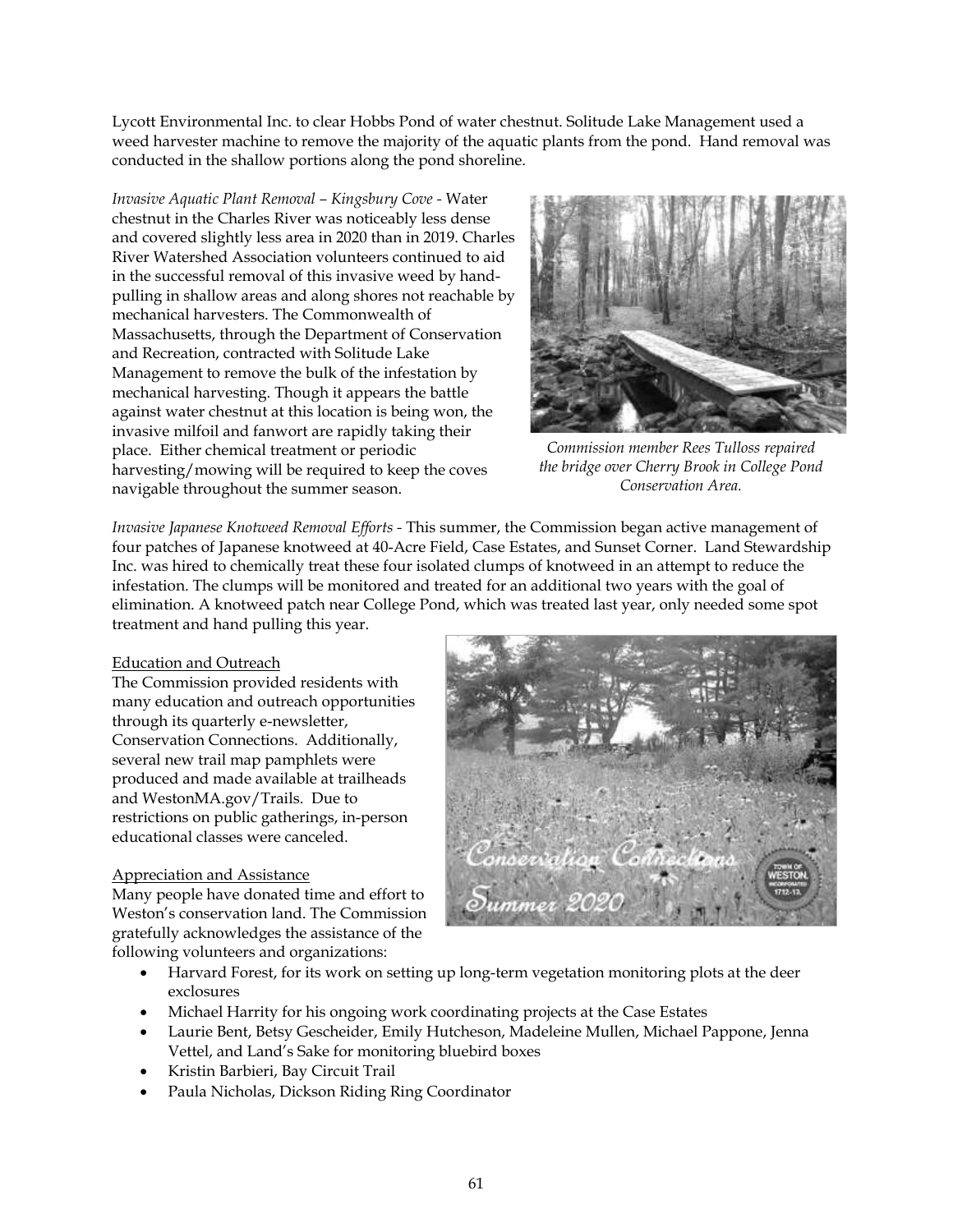- Gordon Smith, Deer Hunter Coordinator
- Reid Sullivan, Weston High School student;
- Land's Sake Inc.
- Weston Forest and Trail Association

#### 2020 Conservation Commission Members

| Appointed by the Select Board |      |                    |      |  |  |  |  |  |  |  |  |
|-------------------------------|------|--------------------|------|--|--|--|--|--|--|--|--|
| Joseph Berman                 | 2021 | Rebecca Lovey      | 2023 |  |  |  |  |  |  |  |  |
| Alison Fronk Barlow           | 2022 | Ellen Freeman Roth | 2023 |  |  |  |  |  |  |  |  |
| Cynthia Chapra                | 2022 | Rees Tulloss       | 2021 |  |  |  |  |  |  |  |  |
| Josh Feinblum                 | 2021 |                    |      |  |  |  |  |  |  |  |  |

#### *Associate Members*

Jeri Cooper, Friends of Weston Reservoir; Brian Donahue, deer and forestry; Freddie Wiss, Community Gardens

## **REPORT OF THE CRESCENT STREET HISTORIC DISTRICT COMMISSION**

The Crescent Street Local Historic District was established under MGL Chapter 40C and is the only such district in Weston. There are eight houses in the district. The five-member Crescent Street Historic District Commission is charged with reviewing proposed exterior modifications of structures and other features located within the district, in accordance with Article XXIV of the General By-law as enacted in 1993. Three Commission members are also district residents.

In 2020, the Commission reviewed proposed alterations of one property in the District. On November 13th, the Commission received an email from the owner of 16 Crescent Street requesting consideration of proposed modifications seeking to replace asphalt shingle roofing, certain windows, a brick chimney, and deteriorated wood shingle siding on a portion of one wall. The residence, which the applicant recently purchased, has been unoccupied and neglected for some time, and he intends to restore it. The original portion of the building was constructed in the mid-19th century, with a major addition ca. 1900 in the Craftsman Style. Subsequent modifications and additions occurred in the 1960s and 1990s.

A three-member quorum of the Commission held a duly-noticed meeting to consider the request on November 19th in compliance with state and local public health guidelines and requirements. After a presentation by the owner and deliberation, the Commission members present unanimously voted to grant a Certificate of Non-Applicability for the roofing replacement, and Certificates of Appropriateness for the chimney removal and siding replacement, all of which were issued on November 21 st .

The Commission notes with great sadness the passing of Anna Pollock in December. Anna was a Commission member since its inception, a lifelong Crescent Street resident, and a wonderful neighbor. We will all miss her enormously.

|  |  |  |  |  | 2020 Members of the Crescent Street Historic District Commission |  |  |
|--|--|--|--|--|------------------------------------------------------------------|--|--|
|  |  |  |  |  |                                                                  |  |  |

| Appointed by the Select Board |      |                     |      |
|-------------------------------|------|---------------------|------|
| Alfred Aydelott, Chair        | 2021 | Anna Melone Pollock | 2020 |
| Catherine Adams Fiske         | 2022 | Alicia Primer       | 2021 |
| David Fixler                  | 2020 |                     |      |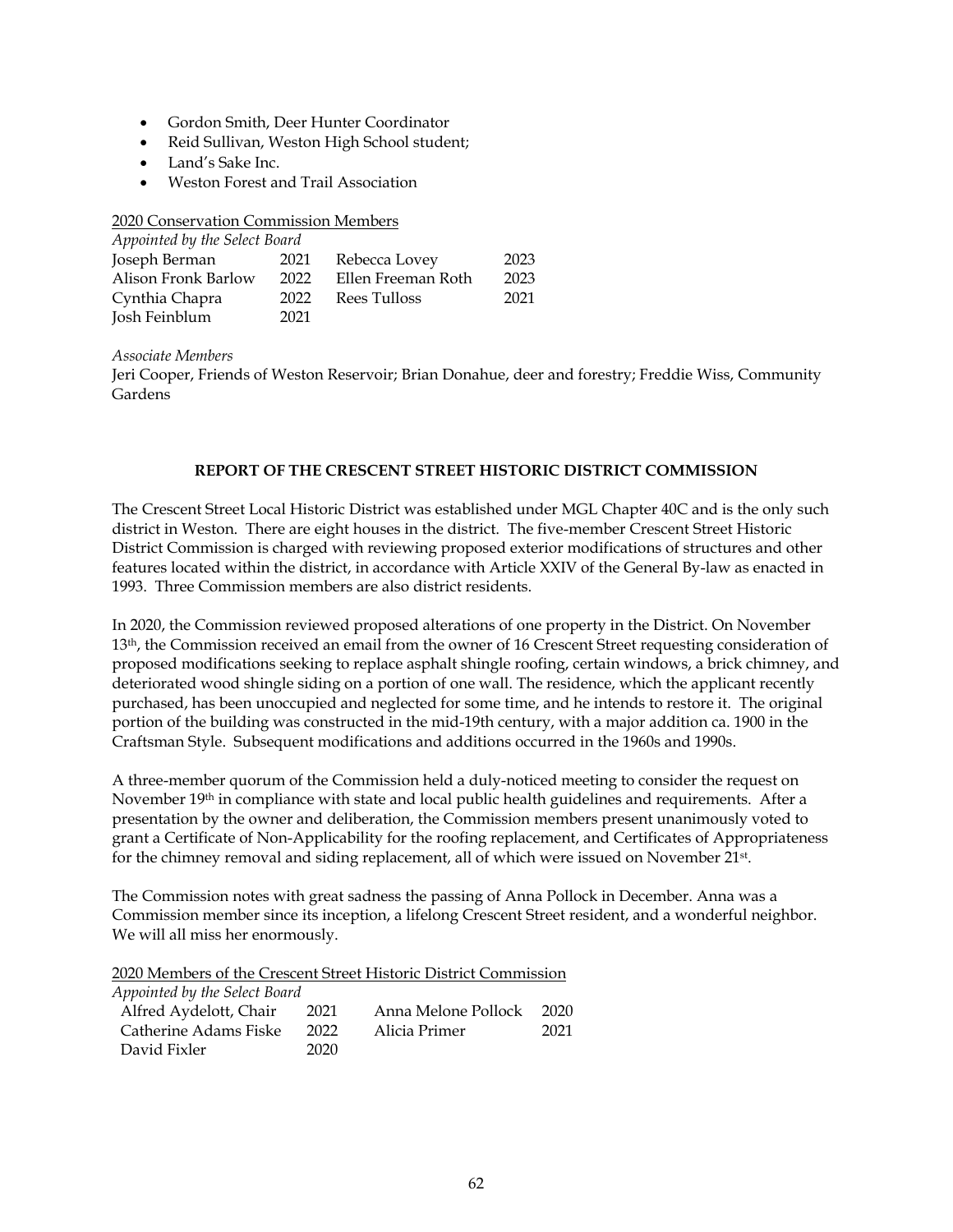## **REPORT OF THE FRIENDS OF THE JOSIAH SMITH TAVERN**

The November 2019 Special Town Meeting approved \$12,960,000 for the construction costs associated with the preservation, rehabilitation, and restoration of the Josiah Smith Tavern. The Friends of the Josiah Smith Tavern (Friends), the Select Board-approved proponent of the project and non-profit organization, intends to lease shell space for a 105-seat restaurant in the barn, connector, and original taproom, and further, to provide subsidized rental space in the main building to the Weston Historical Society, Weston Forest and Trail Association, and the Women's Community League of Weston. There will be community space located in the Ballroom on the second floor of the tavern building. The Community Preservation Committee unanimously approved the proposal and suggested funding the project with \$7.8 million in cash from the Community Preservation Act fund and bonding \$5.16 million over 10 years. Because a portion of the project was being proposed for bonding, a two-thirds majority vote was required and attained at Special Town Meeting.



*Back view of the Tavern with construction underway*

This project scope includes bringing the base buildings and site up to current building codes and accessibility standards. The work is being implemented under the auspices of the Permanent Building Committee. Contracts for the project are with the firms of Baker Wohl Architects, Metrowest Engineering Inc., and Thomas Wirth Associates. M. O'Connor Contracting Inc. of West Roxbury was hired to perform the general construction services. Work commenced the first week of March 2020 and continued under the essential business requirements outlined by the governor. Weekly state-mandated COVID-19 Certifications were provided by M. O'Connor Contracting Inc.

Site clearing and contouring occurred in the spring of 2020. Retaining wall and septic component placement started in the fall. Interior demolition and connector foundation excavation ran in a parallel track. When work in the connector began, it was discovered to be structurally unsound due to the original foundation being 15-feet of cow manure and rubble. Formwork for a new slab floor in the connector was progressing by the end of the year. Interior barn framing, tavern structural work, and foundation work for the addition continue and completion of the base building is anticipated by late fall of 2021.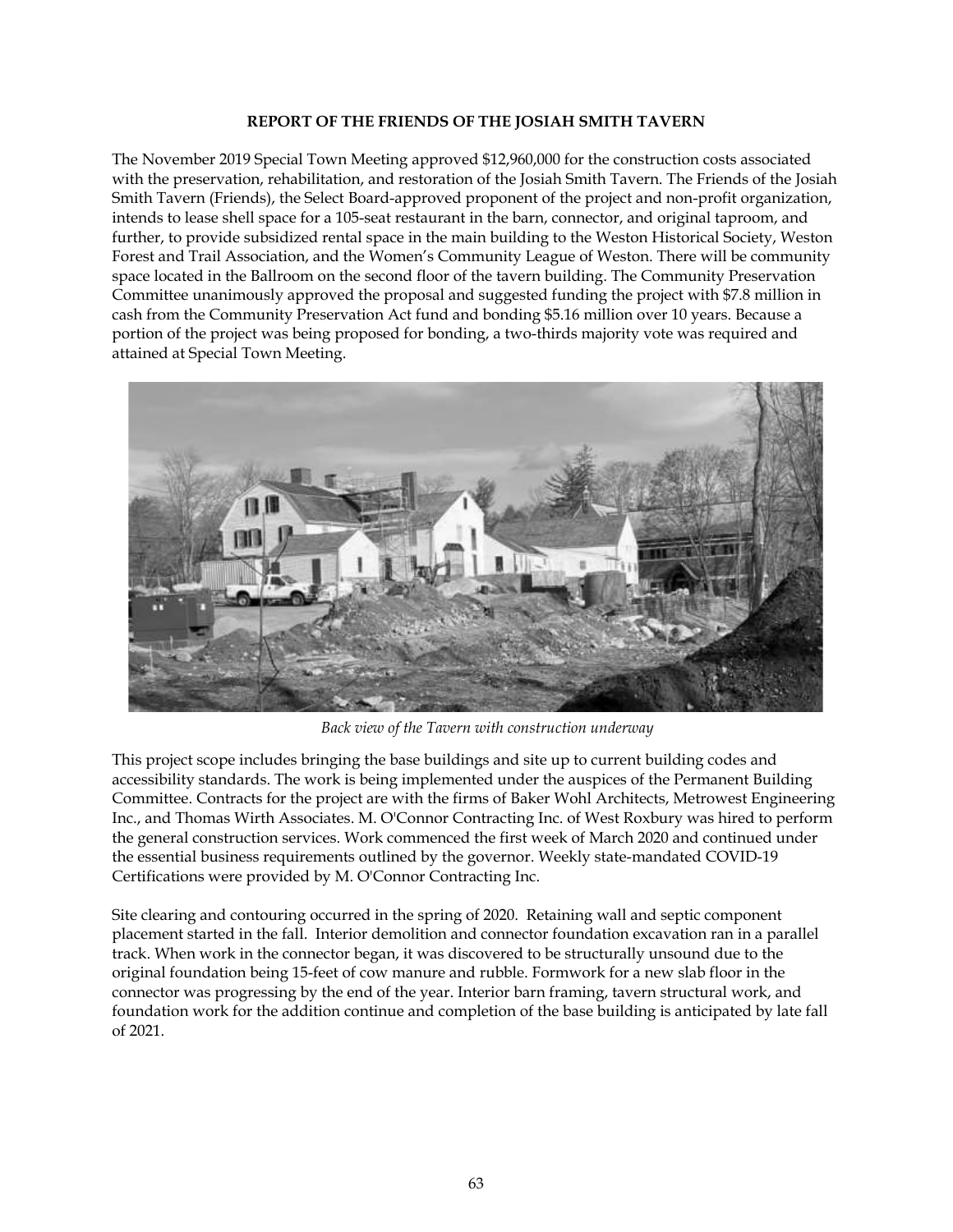### **REPORT OF THE HISTORICAL COMMISSION**

The Historical Commission is charged with preserving Weston's architectural, cultural, and landscape history; identifying and document town buildings, domestic architecture, and other local features of historical significance; and educating the public about the value of their preservation. The seven-member Commission, along with associate members, formally meets every three to four weeks, but members also engage in other aspects of the Commission's work throughout the year. This year, because of the COVID-19 pandemic, site visits were curtailed for several months, and meetings were held virtually after mid-March. The following is a summary of the Commission's activities for 2020.

#### Demolition Delay Activity

The Historical Commission administers Weston's Demolition Delay By-law, which requires the Commission to review every demolition application for buildings constructed before 1945 and that meets criteria for significance, to determine whether the proposed demolition, either partial or total, would adversely affect a historically or architecturally significant structure. If the building is deemed significant and the proposed demolition deemed detrimental, the Commission may impose a 12-month delay on demolition permitting to find a way to save the structure. A delay may be lifted if and when the proposed demolition is not deemed detrimental. If a structure built before 1945 is demolished without proper authorization, the building inspector is authorized to impose a two-year building moratorium on the site.

In 2020, the Commission received 8 percent more applications than in 2019. Of the 38 applications received, 79 percent were sent to an initial determination meeting and 63 percent of those went on to the public hearing process. The Commission imposed a 12-month demolition delay on one application, representing 3 percent of all applications received; this involved a total demolition application for a significant structure.

The following table tracks the Commission's activity and the disposition of applications received since 2015. Information on the Demolition Delay, including applications, procedures, and the text of the bylaw, can be found on the Commission's web page at Westonma.gov/Historical.

| <b>Total</b><br>applications | Applications<br>allowed w/o<br>initial<br>hearing | Applications<br>sent to initial<br>determination<br>hearing | Applications<br>sent to<br>public<br>hearing | Applications<br>with a 6-<br>month<br>demolition<br>delay<br>imposed | Applications<br>with a $12-$<br>month<br>demolition<br>delay<br>imposed | Two-year<br>building<br>moratoriums<br>imposed by<br>building<br>inspector |
|------------------------------|---------------------------------------------------|-------------------------------------------------------------|----------------------------------------------|----------------------------------------------------------------------|-------------------------------------------------------------------------|----------------------------------------------------------------------------|
| 2020                         |                                                   |                                                             |                                              |                                                                      |                                                                         |                                                                            |
| 38                           | 8                                                 | 30                                                          | 19                                           |                                                                      |                                                                         |                                                                            |
| 2019                         |                                                   |                                                             |                                              |                                                                      |                                                                         |                                                                            |
| 35                           | 7                                                 | 28                                                          | 12                                           | $\overline{\phantom{a}}$                                             | 5 (1 lifted)                                                            | $\theta$                                                                   |
| 2018                         |                                                   |                                                             |                                              |                                                                      |                                                                         |                                                                            |
| 27                           | 5                                                 | 22                                                          | 11                                           | $\overline{a}$                                                       | 1                                                                       | $\theta$                                                                   |
| 2017                         |                                                   |                                                             |                                              |                                                                      |                                                                         |                                                                            |
| 37                           | 14                                                | 23                                                          | 9                                            | $\qquad \qquad \blacksquare$                                         | 2                                                                       | $\theta$                                                                   |
| 2016                         |                                                   |                                                             |                                              |                                                                      |                                                                         |                                                                            |
| 52                           | 13                                                | 39                                                          | 7                                            | $\qquad \qquad \blacksquare$                                         | 3                                                                       | $\theta$                                                                   |
| 2015                         |                                                   |                                                             |                                              |                                                                      |                                                                         |                                                                            |
| 46                           | 7                                                 | 39                                                          | 18                                           | 5                                                                    | 1                                                                       | $\mathbf{0}$                                                               |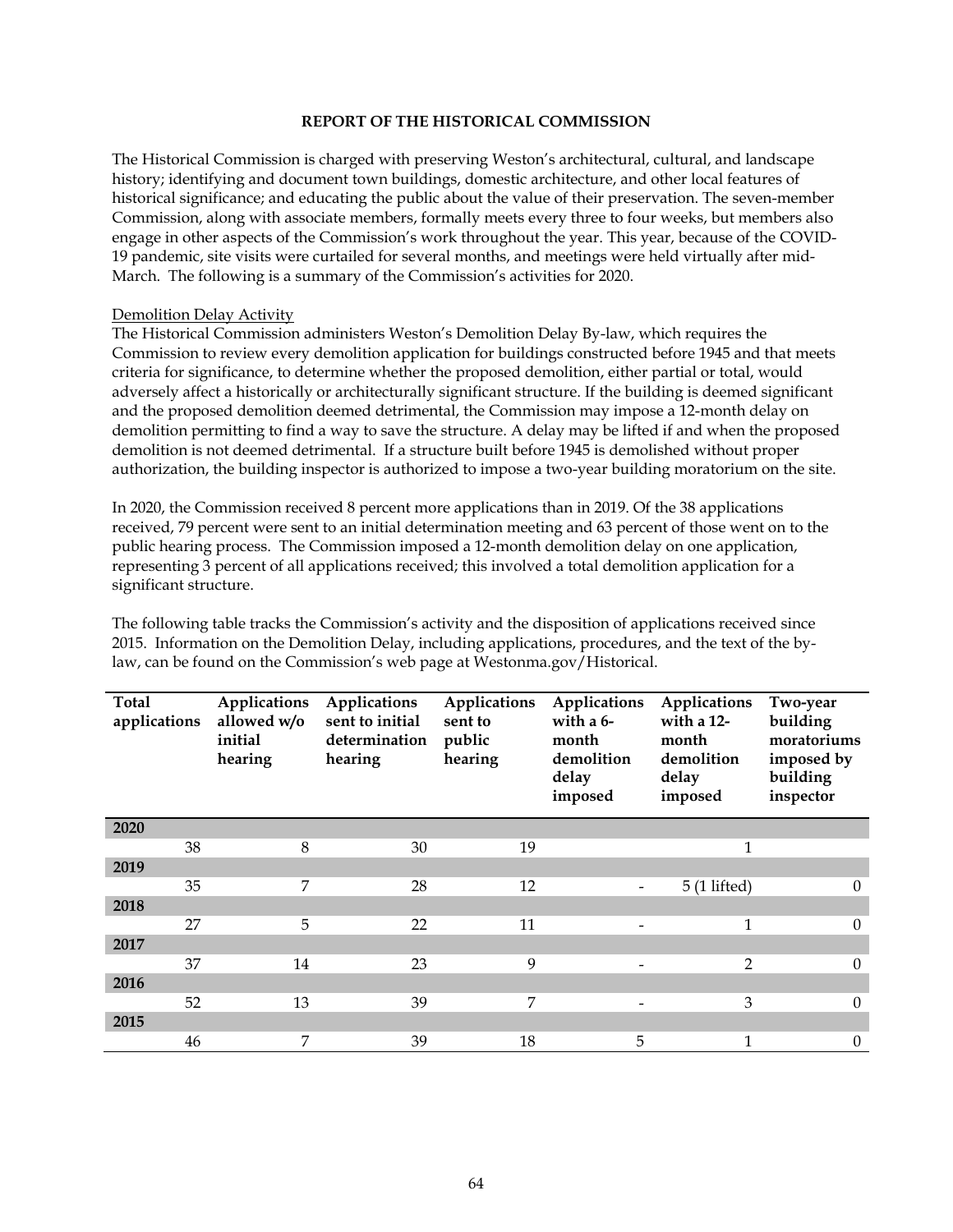### Structures with 12-Month Demolition Delay Imposed

This year, the Historical Commission classified one building proposed for total demolition as preferably preserved and impose a 12-month delay of demolition to work with the owner to find an alternative to total demolition. The goal is to encourage the preservation of the historical character of these significant houses and their neighborhoods. The Commission holds hope to find a way for this house to be preserved.



Lorenzo N. Kettle House 770 Boston Post Road (WSN. 156) Built 1892 *Architect Samuel Mead Located in the Boston Post Road National Register Historic District* Demolition delay expires June 23, 2021

## Preservation Deed Restriction Activity

Commission work on Preservation Deed Restrictions continued this year but at a rather slow pace due to the pandemic.

*Fiske Law Office* - Efforts to finalize the Town-owned law office were unsuccessful this year. The 1805 building is prominently located in the Boston Post Road National Register Historic District and should be even more visible after the completion of the Town Center Project. Research on its deed is needed to complete the draft of the restriction, but the Registry of Deeds was closed because of the pandemic.

*Joel Smith House* - A draft Preservation Deed Restriction for the 1773 building located at 316 Wellesley Street was started this year. A 1997 variance issued by the Zoning Board Appeals stipulated a preservation deed restriction be executed, subject to review and approval by the Historical Commission; however, the stipulation had been neglected. The Commission anticipates the execution of the restriction in the coming year.

*Arvilla Stickney House* - A neighborhood group that owns the 1901 house at 261 Merriam Street approached the Commission about a possible Preservation Deed Restriction. An appraisal of the Queen Anne style property was performed using Community Preservation Act funds but has not advanced.

*The Case Estates Buildings: Rand House, Schoolhouse, and Barn* - Preservation guidelines for the three structures located along Wellesley Street are being developed in collaboration with the Select Board, to prepare deed restrictions for each structure. All of the buildings are historically important and are prominently sited within an iconic view scape, generally considered emblematic of Weston's overall character. While the Town currently owns the buildings and the land around them, the intent is to offer them for sale with conditions ensuring the preservation of essential architectural elements in perpetuity. To that end, the Town retained the firm of Existing Conditions Surveys Inc., to record the current configuration of the Schoolhouse and Barn. The Rand House has previously been recorded. These surveys will become the foundation for developing future adaptive re-use concepts and a baseline for determining preservation guidelines.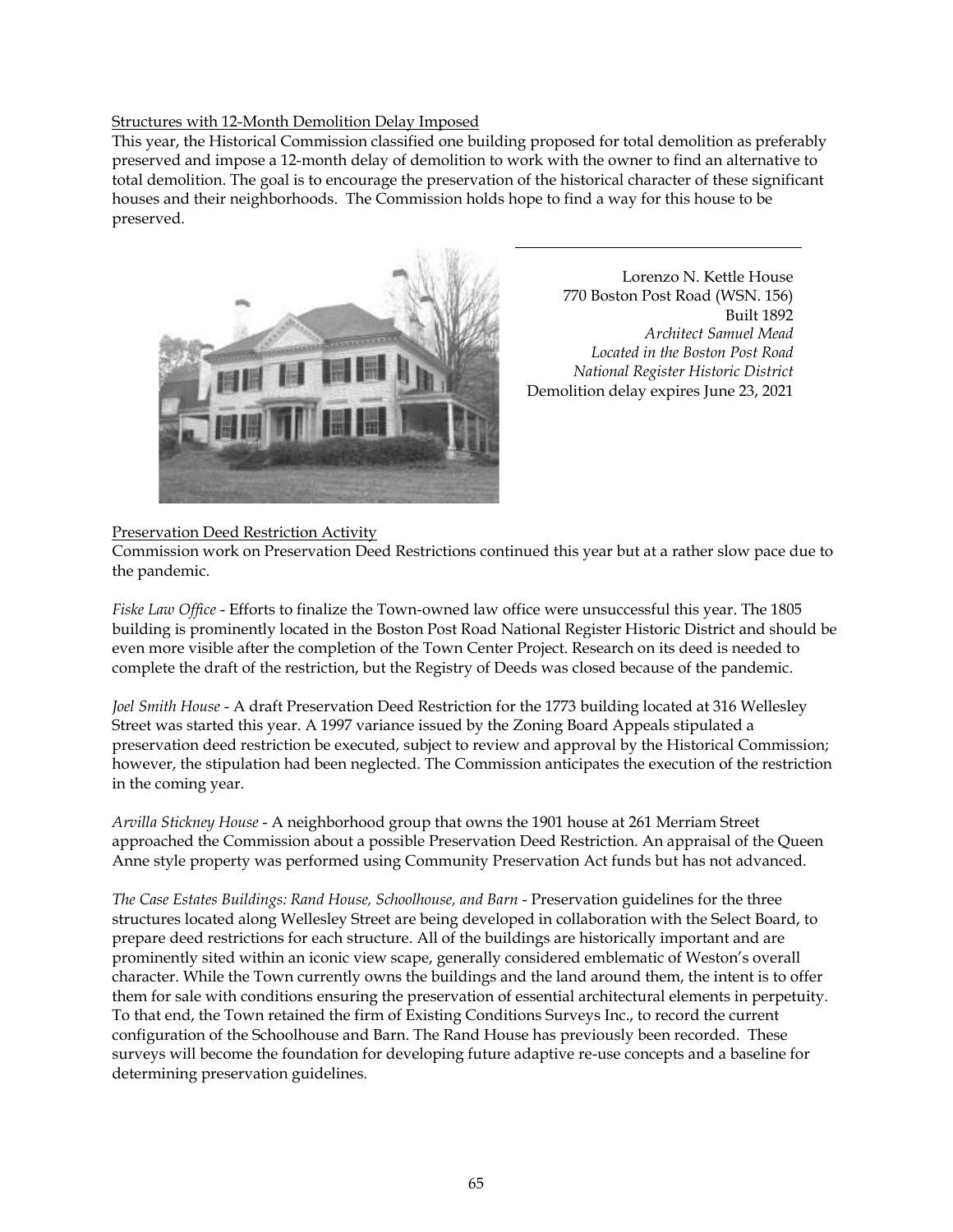### Active Adult Residential Cluster Zoning By-law Amendment

Working in collaboration with the residents of The Silver Hill Group LLC, the Planning Board, the Select Board, and the developer SEB/Weston Village LLC, the Historical Commission established preservation guidelines for the existing structures at 255 Merriam Street, a property located within both the proposed multi-family zoning district and the Silver Hill National and State Register Historic District. The

structures include an excellent example of a substantial early 20th-century residence in the Queen Anne style, a remarkable little one-room pump house, and a well-proportioned small carriage house. The residence and pump house are to be preserved as-is, with minimal changes on the street-facing sides. The carriage house is to be carefully documented and the street-facing facade reproduced exactly in approximately the same location on a new residence in the proposed development. The preservation guidelines were incorporated into the Town's agreement with the developer, and the proposed by-law amendment was approved by the September Annual Town Meeting.



*Presentation Drawing of Carriage House (Barn) Facade at 255 Merriam Street. The existing barn doors and lunette windows are to be carefully removed and reinstalled in the new structure.*

# Cultural Inventory Project

The Historical Commission continued working with architectural historian and consultant Pamela Fox to complete Form B documentation of all buildings listed on the current Weston Cultural Resources Inventory. The Inventory is the Town's list of pre-1945 buildings subject to the Demolition Delay By-law. The work includes historical narratives discussing the history of each building and the role(s) that the owner or occupants played within the community. It describes the architectural style of each building and reports the setting, village, neighborhood, architectural style, present and original uses, significance, designations, approximate construction date, and structural/building materials of each building as necessary. Photographs and any references or supporting documents to the information are also provided. Funds were appropriated by the December 2019 Special Town Meeting and the remaining documentation and survey work is expected to be completed by the end of 2021. The documentation will be included in the Massachusetts Cultural Resource Information System, which is a searchable database.

In 2020, the Commission decided to embark on a survey and inventory of Modern-era buildings in town. The Commission expects to put out a formal request for quotations for this work in the coming year.

### De-Accessioning Project

In 2018, the Historical Commission hired a consultant to catalog the collection of old and historical objects stored in the Josiah Smith Tavern and to help evolve a strategy for how to best use, preserve, develop or dispose of the items responsibly. The Commission decided that many of the objects should be dispersed into collections that can make them publicly accessible for interpreting history and that can sustain and preserve them for the future.

The Town donated a large number of the objects that relate to Weston history to the Weston Historical Society and a few additional items to the Golden Ball Tavern. Several other select items, not related to Weston history, were sent to auction at Skinner's. The most celebrated item of the group was a miniature Taunton blanket chest, which sold in November 2019 for a surprising \$42,500. Additional items sent to Skinner including a cased Spencer, Browning & Rust sextant, two hetchels, a kettle stand, two tin canisters, a blue-painted pine six-board chest, and a dome-topped trunk were sold at auction on March 12, 2020, for \$455. The auction sales minus Skinner's commission and fees netted the Town \$40,413.00.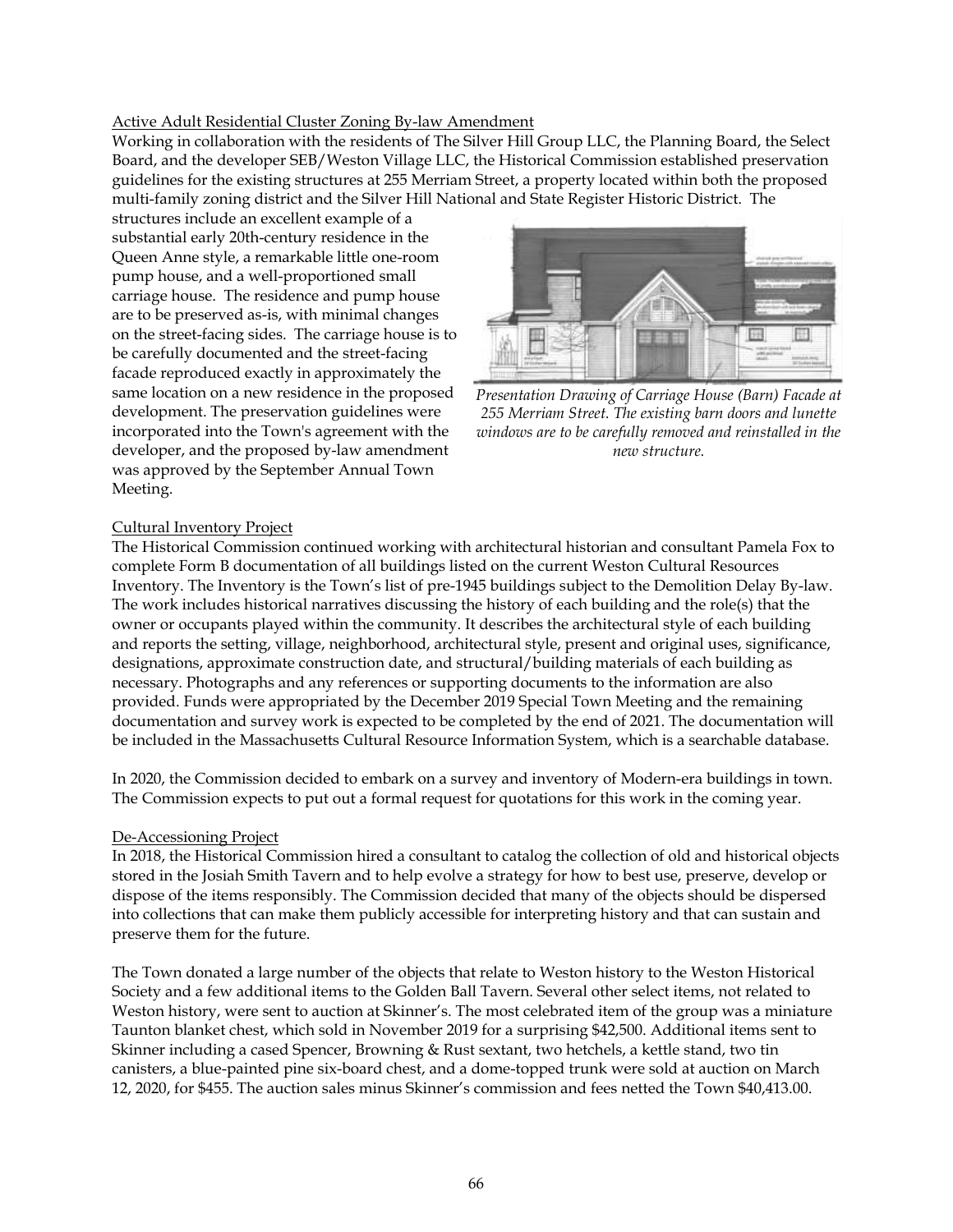At the 2020 Annual Town Meeting, these proceeds were dedicated to the Historical Commission, to be used toward the preservation of remaining historical/cultural objects or records, or toward educating the public on the Town's history, as befits the responsible and ethical disposition of material from historical collections.



# Weston's Community Preservation Act Funds for Historic Preservation

*Cemetery Restoration – Phase III -* 2020 Annual Town Meeting approved a Community Preservation Act Fund (CPA) request of \$140,000 for the third and final phase of the Farmers' Burial Ground and Central Cemetery restoration project. Farmers' Burial Ground was established in 1703 and Central Cemetery was established on land the Town purchased in 1790. Both of these are located in the Town Center on Boston Post Road. The majority of the work in this third phase was focused on repairing the tombs at Central Cemetery, as well as the stone walls and gates at both cemeteries, and the tomb work was completed in the summer. The stonewalls and gates will be completed next.

Structures North Consulting Engineers Inc. was engaged as the Towns' consultant on the project. The team prepared construction documents and inspected the contractor's work for compliance. Cali Corporation was hired to complete the restoration work on the tombs. The Historical Commission is grateful to Weston's Department of Public Works, which coordinated the restoration efforts.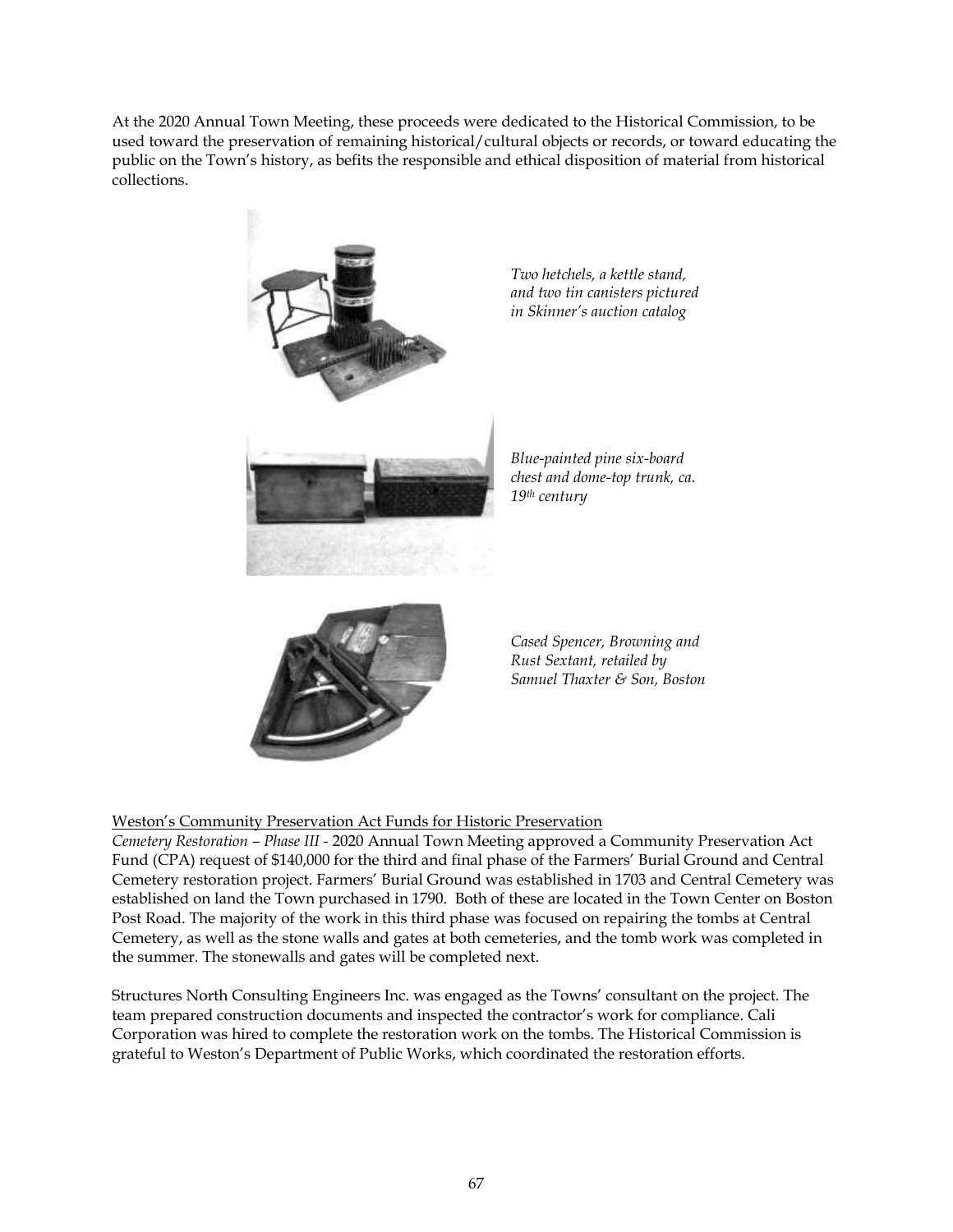### Case House Restoration

Last year's report detailed the work involved to restore the 1889 Victorian mansion (originally called Rocklawn) used to house the School Department for the last 50 years, and which was used by the Case Family 60 years before that. The house was in desperate need of upgrading to modern standards for a public use building and to restore its grand Victorian detailing.

The School and Facilities departments moved back into the building early in the spring of 2020. Unfortunately, due to indoor gathering restrictions, the public has not had an opportunity to tour the restored interior. A reception will be held hopefully in the near future but meanwhile, all can enjoy the restored exterior including the new porte-cochere, paint colors, and new plantings.

After moving back into the restored building, the superintendent of schools, Dr. Midge Connolly, wrote the following:

*The Central Administration and Buildings and Grounds Departments have moved back and settled comfortably into the renovated Case House. Although during COVID some of the larger meeting spaces have not been able to be utilized all other spaces are being used and the renovations have had a significant positive impact both aesthetically and practically. It has been wonderful to be back under the same (new) roof so that we are able to efficiently collaborate in a beautiful historical building. We will be creating a virtual tour a bit later in April to share with the larger Weston Community.*

The Historical Commission is grateful that the town of Weston, its people and its government, valued this beautiful structure sufficiently to undertake this difficult and expensive project.

#### Town Center Improvement Project

The Town Center has three distinctive historic buildings as its gateway from the east: The First Parish Church Weston (1888), the Old Library (1899), and the eldest, the Josiah Smith Tavern (1757). Members of the Commission have invested time and expertise toward the preservation of the historical features of these landmark buildings. With the successful completion of the Old Library into the Weston Art and Innovation Center and the renovations of the Josiah Smith Tavern, the completion of the Town Center Improvement Project will envelop these structures into a cohesive community destination.

As the heavy construction winded down by the end of 2020, thoughts turned toward the landscaping and the placement of the trees around the three historic buildings. Representatives from the Commission and the Historical Society asked to meet with the Town Center Project Working Group and the Landscape Architect of the project to review the placement of the new trees planned for at the intersection of Church Street, School Street, and Boston Post Road to ensure the views of the Town Green and the three buildings were well represented.

### Historic Marker Program

The Commission sponsors the historic marker program to encourage architectural appreciation and to recognize historic buildings that maintain their fundamental architectural character. Markers have been awarded to buildings from the 1720s to the mid-1940s and range from high-style residences to storage buildings. They list the name of the original owner(s) and the date (or approximate date) of construction.



*The 1898 Ida White House at 106 Love Lane*

In 2020, the Commission authorized a new marker for the 1898 Ida White House at 106 Love Lane. About 1897 Ida White had the Victorian-era Colonial Revival house built near its intersection with Boston Post Road. She sold the property 15 years later to Arthur Hunt who lived there until the mid-1960s. Mr. Hunt operated the Golden Soap Company. For part of his business, he collected grease, fat, and garbage from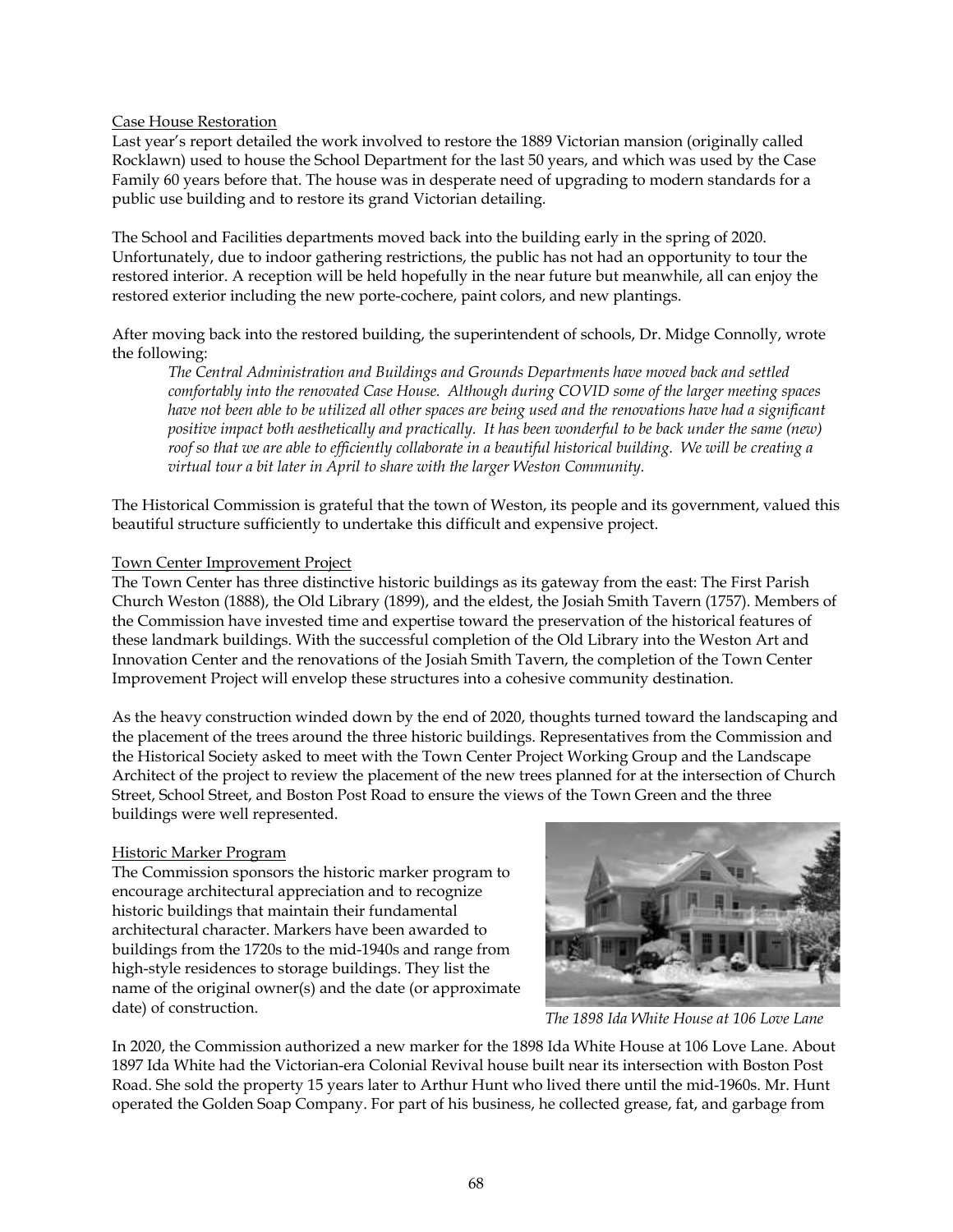schools and institutions. Rendering of the fat was done in the barn and the garbage was fed to the pigs he kept. These activities are reported to have created an unwelcome aroma in the neighborhood.

# Outreach to Realtors

As part of the charge to preserve and protect the historic buildings and homes in town, the Commission developed a brief overview of its approval processes directed to real estate agents. This document can be found on the Commission's website. Also, a hard copy will be sent to real estate offices in Weston, Wellesley, Lincoln, and Wayland.

With the summary of the Town's rules and by-laws as they pertain to historic homes, real estate agents will be better informed and can pass the information on to their clients. Many new buyers are eager to make improvements to expand their new homes or even replace the existing house. The resources provided to the realtors clearly show the process involved with modifying or removing a historically significant house in Weston. We recommend real estate agents and their clients review the Commission's website for further information and we welcome all to contact us with any questions for further clarification

## Burgoyne Elm Site Sign

After the Battle of Saratoga in 1777, General Burgoyne and his captured British soldiers were escorted back to Boston. They traveled along Boston Post Road and camped under, and across the street from, the elm tree next to the Fiske Law Office. About 180 years later, during a time of patriotic enthusiasm, a hand-lettered sign with a colonial-style script was installed on the tree to commemorate the encampment. When the tree succumbed to disease in the 70s, the sign was affixed to a nearby pine tree. A few years ago, the sign fell, too worn by weather to be re-installed.

In early 2020, the Historical Commission procured a replacement for the Burgoyne Elm sign from craftsman Robert Leonard of Ould Colony Artisans. The new sign is identical in size, 24 inches by 36 inches, with a similar font. However, "The Site of" was added to the message.

The new sign will be installed on brackets attached to two black locust posts purchased for this use. It will be located in the vicinity of the Burgoyne Elm, just east of the Fiske Law Office.





*Original Burgoyne Elm Sign affixed to a pine tree The New Burgoyne Elm sign*

# In Appreciation

The Commission is grateful to:

- John Field, Inspector of Buildings, for his careful oversight of Commission matters, his wellmeasured advice, and his always-ready and patient assistance.
- Dana Orkin, part-time administrative assistant, for communication skills, diligent scheduling, and readiness to help wherever needed.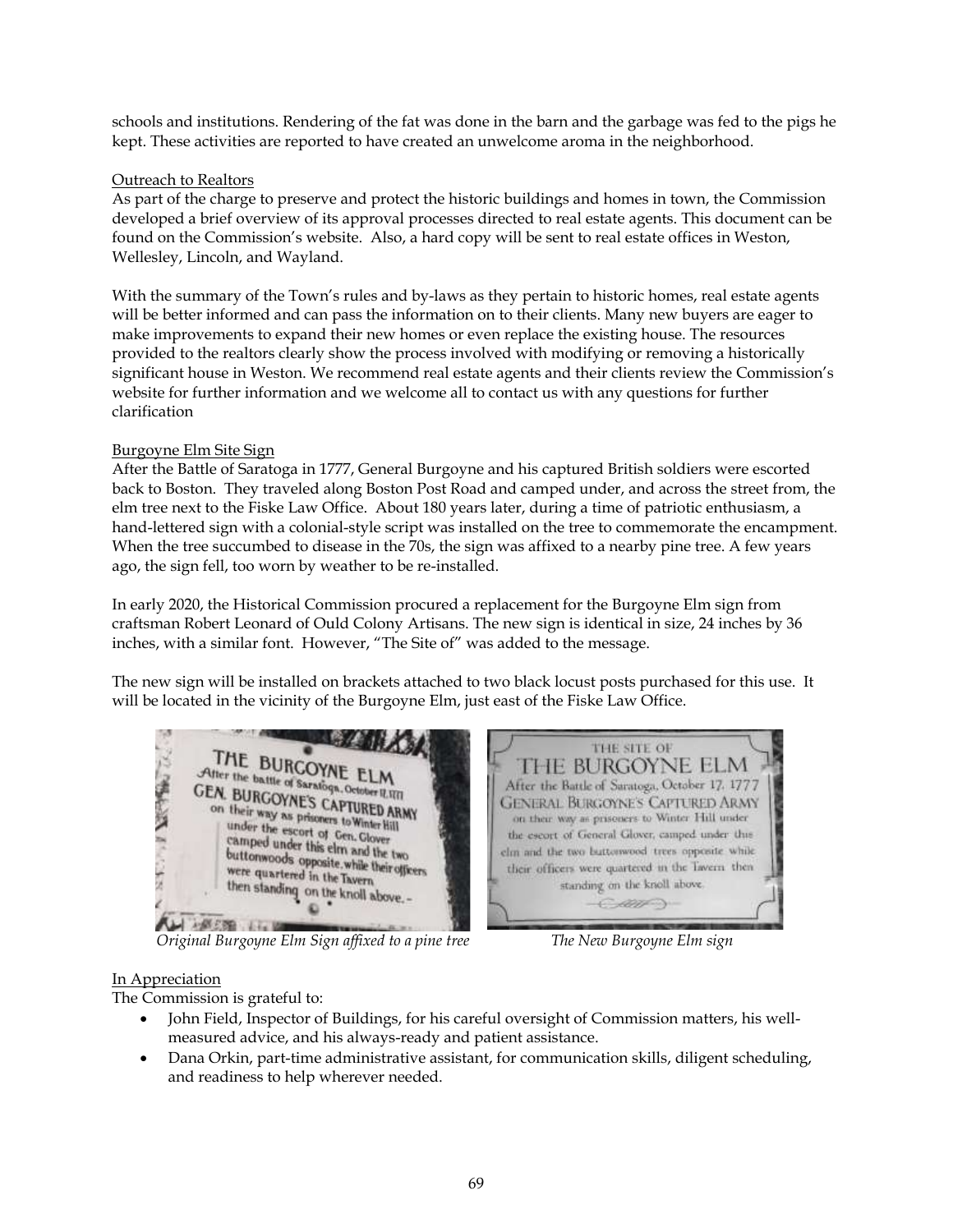- Tracey Lembo, Community Preservation Committee administrator, for her endless help with Preservation Restrictions and all the other projects where the Committee and the Commission overlap.
- Pamela Fox for her support of the Historic Markers program, for her enduring work on our Cultural Inventory Project, for her hands-on help with the De-Accessioning Project, and for continuing to share her deep knowledge of the Town's history. The Commission congratulates Pam on the publication of her revised and expanded second edition of "Farm Town to Suburb: The History and Architecture of Weston, Massachusetts – 1890 – 2020."
- Adrienne Giske, President of the Friends of the Josiah Smith Tavern, for shepherding the complicated process of restoring and revitalizing that building.
- Eric Dray, Historic Preservation Planner and Consultant, for stellar work preparing Preservation Deed Restrictions for the Commission.
- Cindy Bates, for her excellent research skills and help with various projects, including continuing research on the Melone Homestead and deed for the Fiske Law Office.

The Commission remembers with appreciation:

- Patricia Siek, for her work promoting the cemetery restoration project and for her other contributions to historic preservation in town.
- Anna Melone Pollock, who shared her recollections of growing up in the Melone Homestead and who donated to the town for the benefit of the Homestead.

### 2020 Historical Commission Members

| Appointed by the Select Board |      |                 |      |
|-------------------------------|------|-----------------|------|
| Phyllis Halpern, Co-chair     | 2022 | Alicia Primer   | 2020 |
| Steve Wagner, Co-chair        | 2022 | Kathryn Scadden | 2023 |
| Alfred Aydelott               | 2021 | Henry Stone     | 2022 |
| Alan Fobes                    | 2021 |                 |      |

# **REPORT OF THE HOUSING PRODUCTION PLAN STEERING COMMITTEE**

The Housing Production Plan Steering Committee was formed by the Select Board in September of 2020 and was charged with overseeing the process to update the Town's [current Housing Production Plan,](https://www.weston.org/928/Housing-Production-Plan) which is set to expire on June 26, 2021. The Committee is tasked, along with a housing consultant and the Town Planner, to develop a plan that identifies housing goals and strategies to address local housing needs and meet the state's housing production goals consistent with the Comprehensive Permit Regulations (760 CMR 56 promulgated under Massachusetts General Law Chapter 40B) as required by Department of Housing and Community Development for Housing Production Plans. Jennifer Goldson has been selected through the request for proposal process to be the Town's consultant along with the Regional Housing Services Office, which will write the needs assessment component of the plan.

Committee meetings began in October 2020 and will likely continue through April 2021. A crucial component of developing the plan is community engagement. In addition to open meetings that were held via an online meeting platform, the Committee hosted a virtual public forum in December and, through the consultant, hosted a series of focus groups to solicit insight and feedback from residents. Following the public process, the final draft will be presented to the Planning Board and Select Board for approval before submitting it to the Massachusetts Department of Housing and Community Development.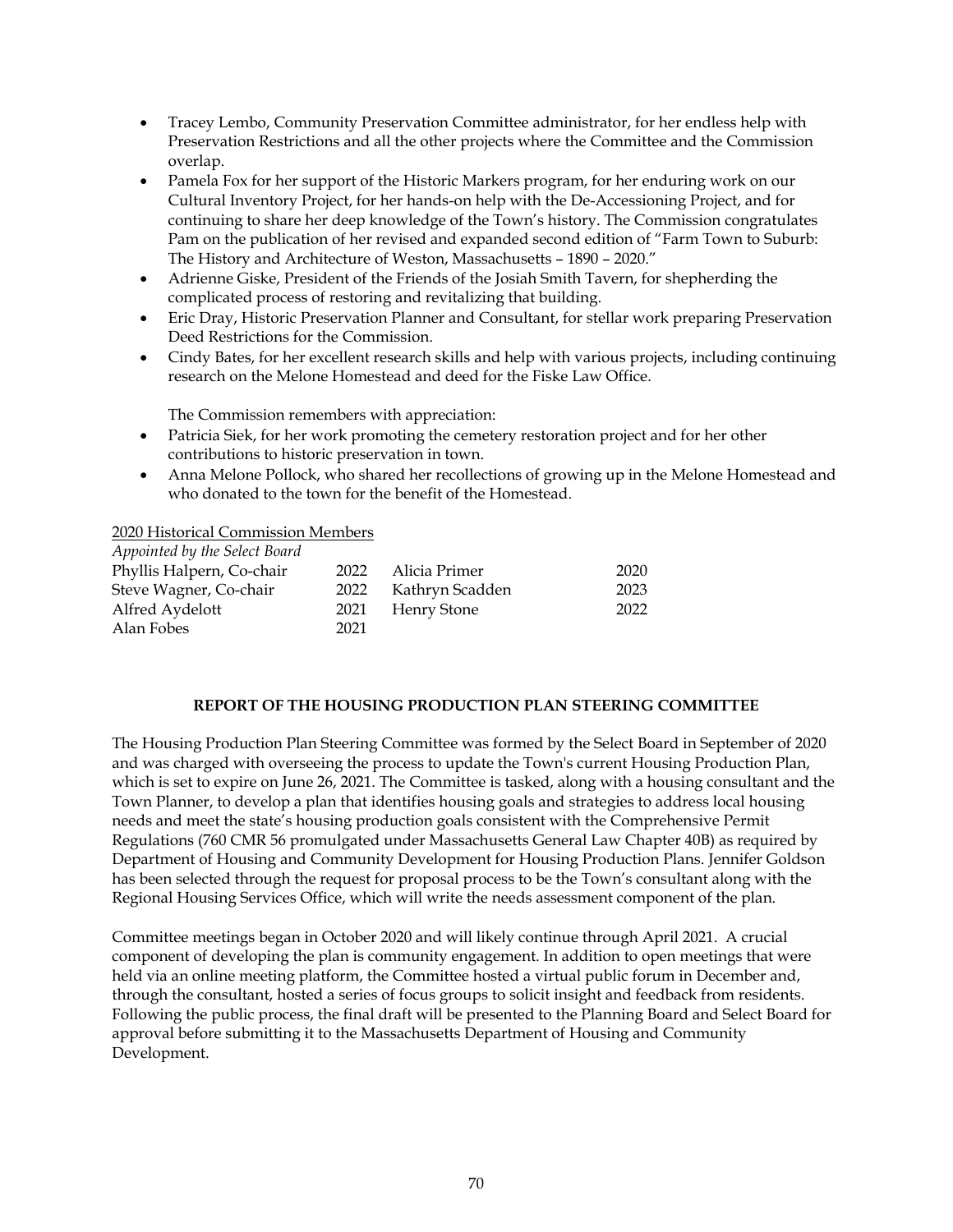The Housing Production Plan is a tool that enables communities to develop strategies to expand affordable housing while maintaining the municipality's essential character. If housing production goals are met, the Plan may be certified by the state. This certification enables the "safe harbor" status that allows the Town to deny Comprehensive Permits for 40B development projects while providing leverage to ensure developments meet the needs of the community. It is to that end that the Committee will continue its work in 2021 to ensure the creation of an updated Housing Production Plan that best meets the needs of Weston while fulfilling the regulatory requirements.

2020 Housing Production Plan Steering Committee Members *Selected by the Select Board* Sarah Rhatigan, Chair, Representing the Affordable Housing Trust Alice Benson, Representing the Housing Needs Committee of the Council on Aging Harvey Boshart, Select Board Liaison Alicia Primer, Representing the Planning Board Cheryl Alpert, at-large Chris Chandor, at-large

# **REPORT OF THE DEPARTMENT OF INSPECTIONAL SERVICES**

If there was one silver lining to the pandemic for this Department, it would be embracing the power of technology to solve problems. We kept connected to work together, often remotely, and kept improving the delivery of our service. Despite in-person gathering restrictions, we found success in adopting policies to conduct remote inspections, remote public meetings, and hearings, as well as processing permit applications, payments, and approved permits through electronic means. Like everyone, we adjusted to the changes to keep going with our day-to-day operations.

The Department's online permit application system is easy to use for both clients and staff and helps track the multi-step process of building permits. Approximately 85-90 percent of the building, electric, plumbing, and gas permits are received, paid for, and issued through this system.

The Inspectional Services Department is responsible for ensuring that buildings are constructed and used or occupied safely by enforcing the state building code, the Town's by-laws, and other applicable rules and regulations. The Department issues permits to allow for the construction, reconstruction, alteration, repair, and demolition of buildings and structures, as well as the installation of equipment and the location, use, and occupancy of all buildings, structures, and land.

The Department consists of the:

- Land Use Coordinator/Inspector of Buildings/Zoning Enforcement Officer
- Permit Administrator
- Building Department Assistant
- Town Planner and Assistant Town Planner/Historical Commission Administrator
- Conservation Administrator, part-time Land Stewardship Coordinator, and two part-time assistants to the Conservation Administrator
- part-time staff assistant to the Zoning Board of Appeals
- part-time staff serving as the Electrical Inspector, Plumbing and Gas Inspector, Sealer of Weights and Measures, and a Deputy Building Inspector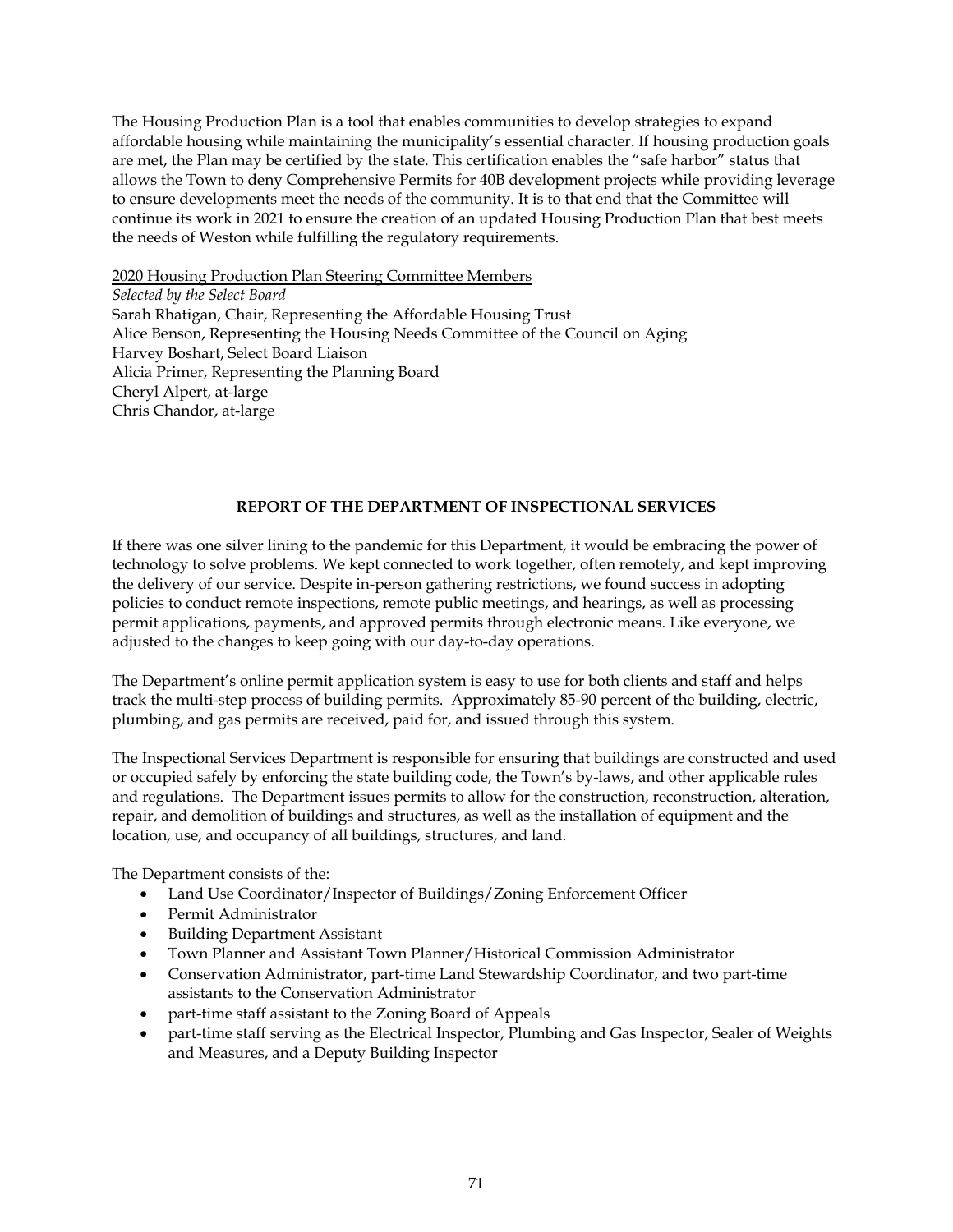For the calendar year 2020, there was a slight increase in the number of building permits from 2019. Many applications were received for projects converting space into home offices and similar work-from-home spaces. With many people staying at home, a lot of construction was being done. This Department issued 654 building permits, 492 electrical permits, 495 plumbing and gas permits, 62 sheet metal permits, and 102 Chapter 106 occupancy permits (common area inspections). The estimated value of these projects was approximately \$104 million.

The Department works closely with the Board of Health, Fire Department, Stormwater Engineer, Conservation Administrator, and other Town agencies to ensure construction work is carried out in compliance with all appropriate codes, rules, and regulations. Staff performs building activity investigations and responds to complaints, including those other than construction, to monitor violations of the Town's By-laws. The 9<sup>th</sup> Edition of the State Building Code is used by the Department, which references many national and international sets of regulations that have been tailored to conditions unique to Massachusetts. The first uniform, statewide building code, the 1st Edition of the State Building Code, was adopted at the start of 1975. Before that, like almost every other city and town in the Commonwealth, Weston developed its own set of building codes.

Permitting numbers and collected fees for the last three years are outlined on the following spreadsheet.

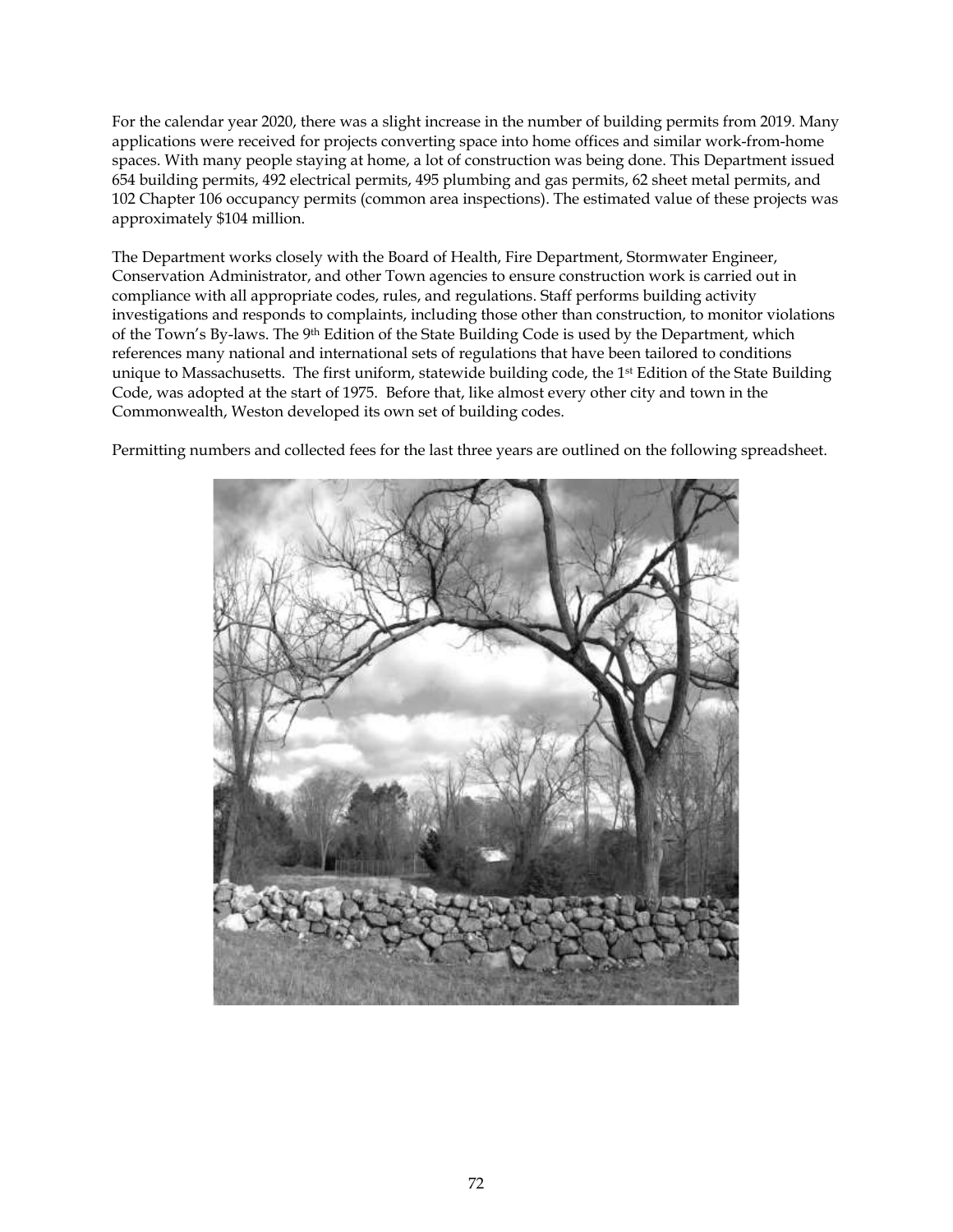### **REPORT OF INSPECTIONAL SERVICES CALENDAR YEAR 2020 AND 3-YEAR SUMMARY REPORT**

|                                            |                | 2020              |               |               | 2019                     |               | 2018          |                 |               |  |
|--------------------------------------------|----------------|-------------------|---------------|---------------|--------------------------|---------------|---------------|-----------------|---------------|--|
|                                            | <b>Permits</b> | Estimated         |               | Permits       | Estimated                |               | Permits       | Estimated       |               |  |
|                                            | <b>Issued</b>  | Value             | Fees          | <b>Issued</b> | Value                    | Fees          | <b>Issued</b> | Value           | Fees          |  |
|                                            | (Number)       | (Dollars)         | (Dollars)     | (Number)      | (Dollars)                | (Dollars)     | (Number)      | (Dollars)       | (Dollars)     |  |
| <b>Single Family Residence</b>             | 22S            | 30,977,058        | \$<br>310,141 |               | 14 \$<br>$24,815,330$ \$ | 247,829       | 19 \$         | 22,879,907      | 227,994<br>\$ |  |
| New Building-Commercial/Municipal          |                | 1,375,000         | 13,750        |               |                          |               | ٩             | 13,894,992      | 138,549       |  |
| Amended Building Permits - Res/Comm.       | 37/0           | 28,398,284/0      | 70,093/0      | 47/3          | 8555195/99545            | 80395/995     | 45/2          | 9,479,404       | 90,716        |  |
| Remodel/Additions Residential              | 122            | 19,386,973        | 187,776       | 133           | 18,384,408               | 194,900       | 159           | 23,175,945      | 236,105       |  |
| Remodel/Additions Commercial/Municipal     |                | 10,061,008        | 9,490         | 13            | 9,311,333                | 23,540        | 11            | 5,579,237       | 5,443         |  |
| Demolition (incl. garages & homes)Res/Comm | 25/0           | 412,826/0         | 6,263/0       | 17/1          | 357,500/110,000          | 3,710/200     | 18/1          | 354915/8,500    | 4131./85.     |  |
| Other Construction Residential             | 319            | 8,906,644         | 90,966        | 240           | 6,394,526                | 73,111        | 231           | 9,464,976       | 85,462        |  |
| Other Construction Commercial/Municipal    | 17/1           | 1,129,063/147,000 | 8,293/0       | 38            | 3,258,340                | 13545./18490  | 38            | 1,257,539       | 10,817        |  |
| Sheet Metal - Residential/Commercial       | 56/6           | 1,528,116/604,313 | 15,425/1,499  | 65/6          | 1,328,608/2,106,008      | 13,545/18,490 | 96/3          | 2081,276/21,331 | 51,500/515    |  |
| Mechanical - Residential/Commerical        | 37/2           | 526,054/189,000   | 5,304/90.     | 42/2          | 650,334/73,460           | 5198./5276.   | 52/2          | 708,185/234,500 | 6,267/2,450   |  |
| <b>Total Building Construction</b>         | 654 \$         | 103,641,339       | \$<br>719,090 | 621S          | 75,444,587 \$            | 699,316       | 680 \$        | 89,140,707      | 860,034<br>S. |  |
| Certificate Occupany/Periodic Inspections  | 39/102         |                   |               | 37/91         |                          |               | 51/97         |                 |               |  |
|                                            |                |                   |               |               |                          |               |               |                 |               |  |
| <b>Gas Permits</b>                         | 275            |                   | \$18,930      | 321           |                          | \$21,202      | 325           |                 | \$22,610      |  |
| <b>Plumbing Permits</b>                    | 220            |                   | 27,230        | 260           |                          | 29,660        | 266           |                 | 34,310        |  |
| Wiring Permits*                            | 492            |                   | 66,002        | 502           |                          | 63,656        | 609           |                 | 105,072       |  |
| <b>Total Plumbing, Gas and Electric</b>    | 987            |                   | \$112,162     | 1,124         |                          | \$114,425     | 1,247         |                 | \$161,992     |  |
| *Alarm Security Fee                        | 38             |                   | \$5,615       | 41            |                          | \$4,215       | 47            |                 | \$10,245      |  |
| <b>Weights and Measurers</b>               | 8              |                   | \$1,680       | 11            |                          | \$2,930       | 10            |                 | \$2,285       |  |
| Zoning Board of Appeals Applications       | 17             |                   | \$31,000      | 36            |                          | \$48,700      | 32            |                 | \$6,625       |  |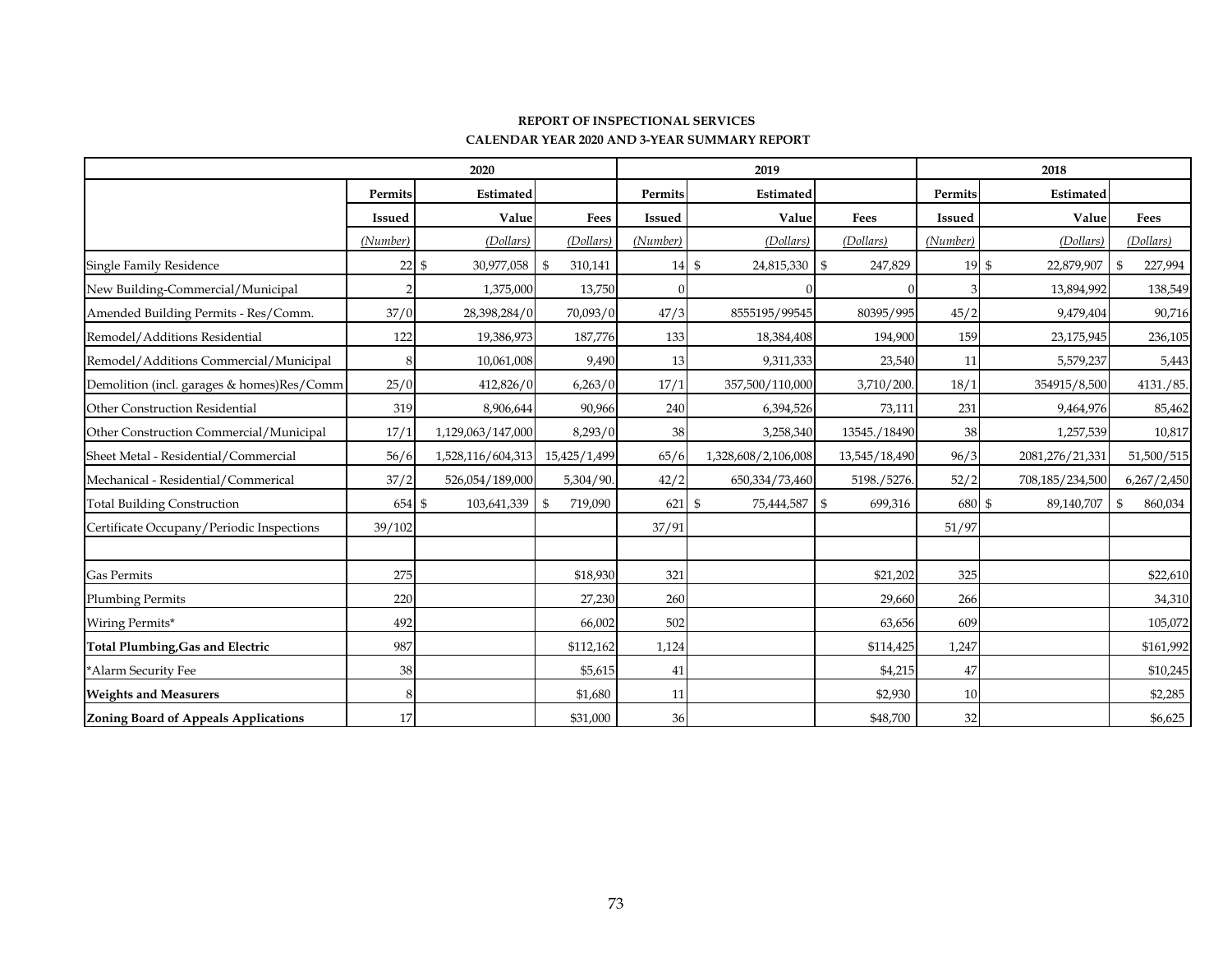## **REPORT OF THE PLANNING BOARD**

The Planning Board is responsible for the review of land division, either through the construction of a subdivision road or, where sufficient frontage exists, through submission of an Approval Not Required plan under the Subdivision Control Law. The Board reviews and approves proposals for new residential development constructed on officially designated Scenic Roads and/or exceeding certain square footage; commercial projects; and tree and stone wall removals or alterations in the Town's right-of-way on a Scenic Road. The Board also undertakes long-range planning activities, including proposed amendments to the Zoning By-law, master planning efforts, development of scenic roadway policies, and other landuse regulations.

In 2020 the Board held 22 public meetings, numerous public hearings, and site walks. More specifically, the Board:

- Reviewed and approved nine Site Plan Approval applications for new or replacement residential construction. Of these:
	- **o** Three were reviewed due to meeting or exceeding the Residential Gross Floor Area (RGFA) review threshold – 15 Pinecroft Road, 31 Beech Road, and 95 Walker Street
	- **o** Three were reviewed solely due to having frontage on a Scenic Road 5 Colchester Road, and 240 and 183 Ridgeway Road
	- **o** Three were reviewed due to having frontage on a Scenic Road and being larger than the RGFA threshold – 36 Church Street, 512 Glen Road, and 667 Wellesley Street
- Reviewed two additions to houses that were constructed after 1997 and triggered the RGFA threshold – 79 Black Oak Road and 140 Country Drive
- Reviewed and approved 13 amendments to previously issued approvals under the RGFA and/or Scenic Road provisions of the By-law
- Reviewed and approved one flexible subdivision for six building lots at 576 North Avenue
- Continued work on meeting the Town's obligations under MGL 40B to have 10 percent of the housing stock be affordable and counted on the Subsidized Housing Inventory. This included:
	- o Town Planner, with Town Counsel, provided calculations to invoke safe harbor based on a 1.5 percent area land minimum
	- o Town Planner and Board representative worked with Housing Production Plan Steering Committee to update the Town's Housing Production Plan
- Reviewed one application for Site Plan Approval for lighting at the Stonegate condominiums (formerly Jericho Village)
- Reviewed two Special Permit Applications for work in the Wetland and Floodplain Protection District – Boardwalk Amendment on Merriam Street over Cherry Brook and at 98 Pine Street
	- Participated in other Town committees as representatives:
		- o Town Center Project Working Group
		- o Sustainability Committee
		- o Community Preservation Committee
		- o Housing Production Plan Steering Committee
		- o Internal working groups to study public and private trees
		- o Internal working group to study water usage
- Completed the commuting pattern survey and published results with suggested services
- Began work with the Weston Plant and Pollinator Alliance to select sites for low impact, high ecological value demonstration landscaping
- Worked with the Silver Hill Group to craft the Active Adult Residential Cluster Zoning By-law Amendment, which was successfully passed by Annual Town Meeting.

### Site Plan Approval for Residential Construction

As listed above, the Board reviewed 11 projects: nine new houses and two additions to houses built after 1998 and initially below the review threshold. These either exceeded the RGFA for a house greater than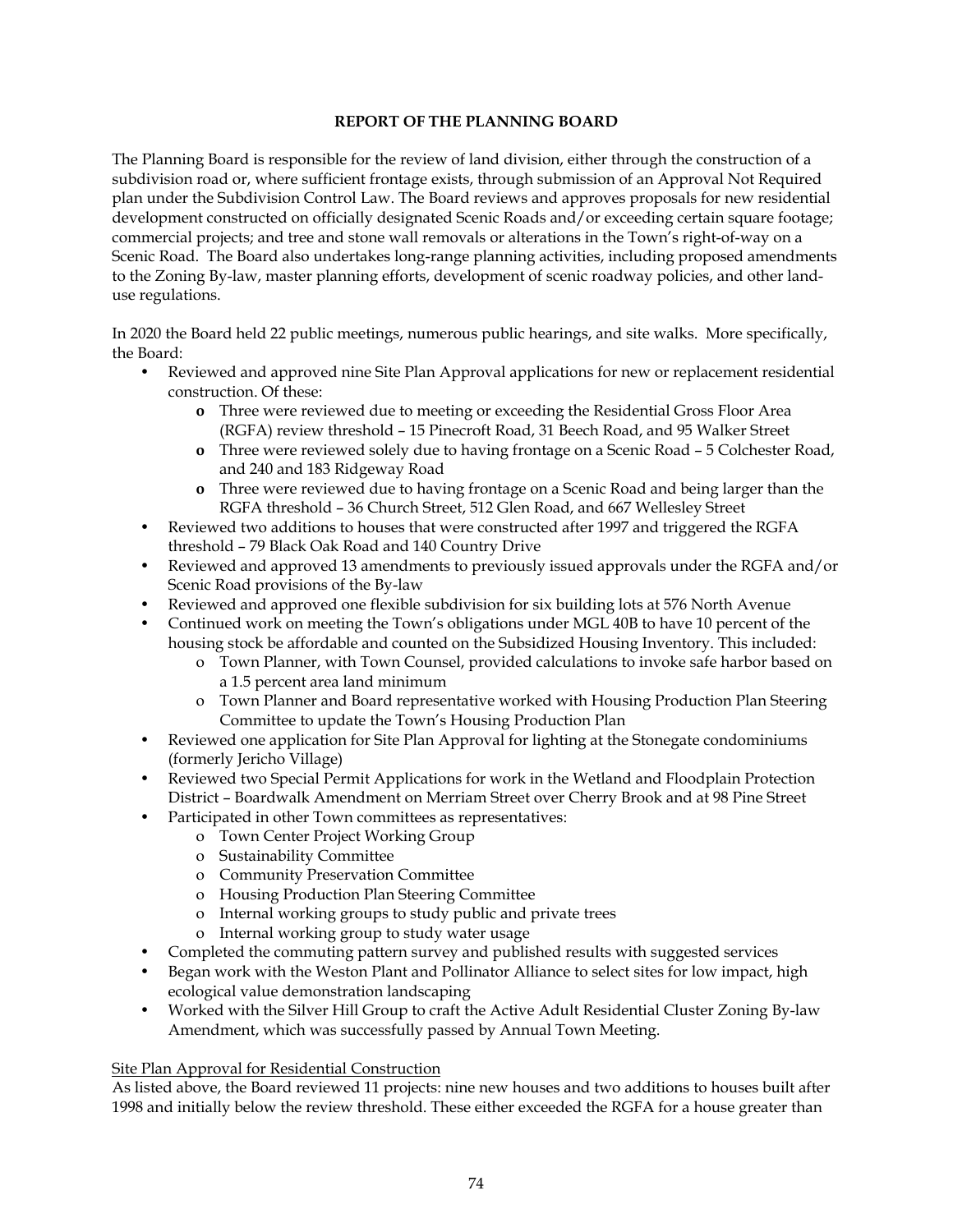10 percent of its lot size or greater than 6,000 square feet, had frontage along a Scenic Road, or were part of an approved Flexible Subdivision, or a combination of these factors. In each case, the Board placed conditions on Site Plan Approval, which included:

- the elimination of excessive exterior lighting
- maintenance of existing vegetation
- the addition of new vegetative buffers
- reduction in the amount of impervious surface, and
- management of stormwater.

Additionally, the Board granted amendments to 13 properties that previously were issued a Special Permit or Site Plan Approval.

# Affordable Housing

A hearing was held by the Housing Appeals Court in March of 2020 regarding the Zoning Board of Appeals invoking safe harbor based on the General Land Area Minimum. This occurred at the opening hearing of a Comprehensive Permit for a 200-unit multi-family residential development proposed at 518 South Avenue. The Board of Appeals was represented by Town Counsel and the Town Planner served as the expert witness. The Court has not yet rendered a decision.

Court hearings began in November for the developer's appeal of the Comprehensive Permit denial decision made by the Zoning Board of Appeals in 2017 for a 175-unit multi-family project proposed at 104 Boston Post Road. Hearings carried over into 2021 with the Town Planner slated to serve as an expert witness.

## Regional Activity

The Town Planner has been active with the MetroWest Regional Collaborative sub-region of the Metropolitan Area Planning Council, including serving as part of the External Advisory Committee for MetroCommon, the regional long-range plan.

# Zoning By-law Amendments

The Town Planner and former Planning Board member Al Aydelott worked with the members of the Silver Hill and Merriam Street neighborhoods to create the Active Adult Residential Cluster (AARC). This was a compromise between the approved Village at Silver Hill Comprehensive Permit by the developer SEB and the Transit-Oriented Senior Development District proposed by the neighborhood. The AARC allowed for a density of eight houses and included a deed-restricted affordable unit, which would count toward the Town's Subsidized Housing Inventory. The AARC bylaw amendment was approved by Annual Town Meeting.

# Long-Range Plans

The Town Planner managed two working groups studying trees, each of which included members of the Planning Board, Select Board, and the Tree Advisory Group. One group is focused on trees in the public rights of way and the other is focused on preserving trees on private land. The public tree group has turned its focus to improving the overall tree health of the right of way trees and providing maintenance guidelines, which include pruning, removals, and replanting. The private tree group is looking to present a bylaw amendment to prevent tree loss.

Following the Town's historical water usage analysis by the Metropolitan Area Planning Council, the internal water usage working group will reconvene and began education outreach on water conservation, including material in the town-wide property tax mailer and work with the Weston Plant Pollinator Alliance to create low-water, high-ecological demonstration landscape on the Mass Central Rail Trail.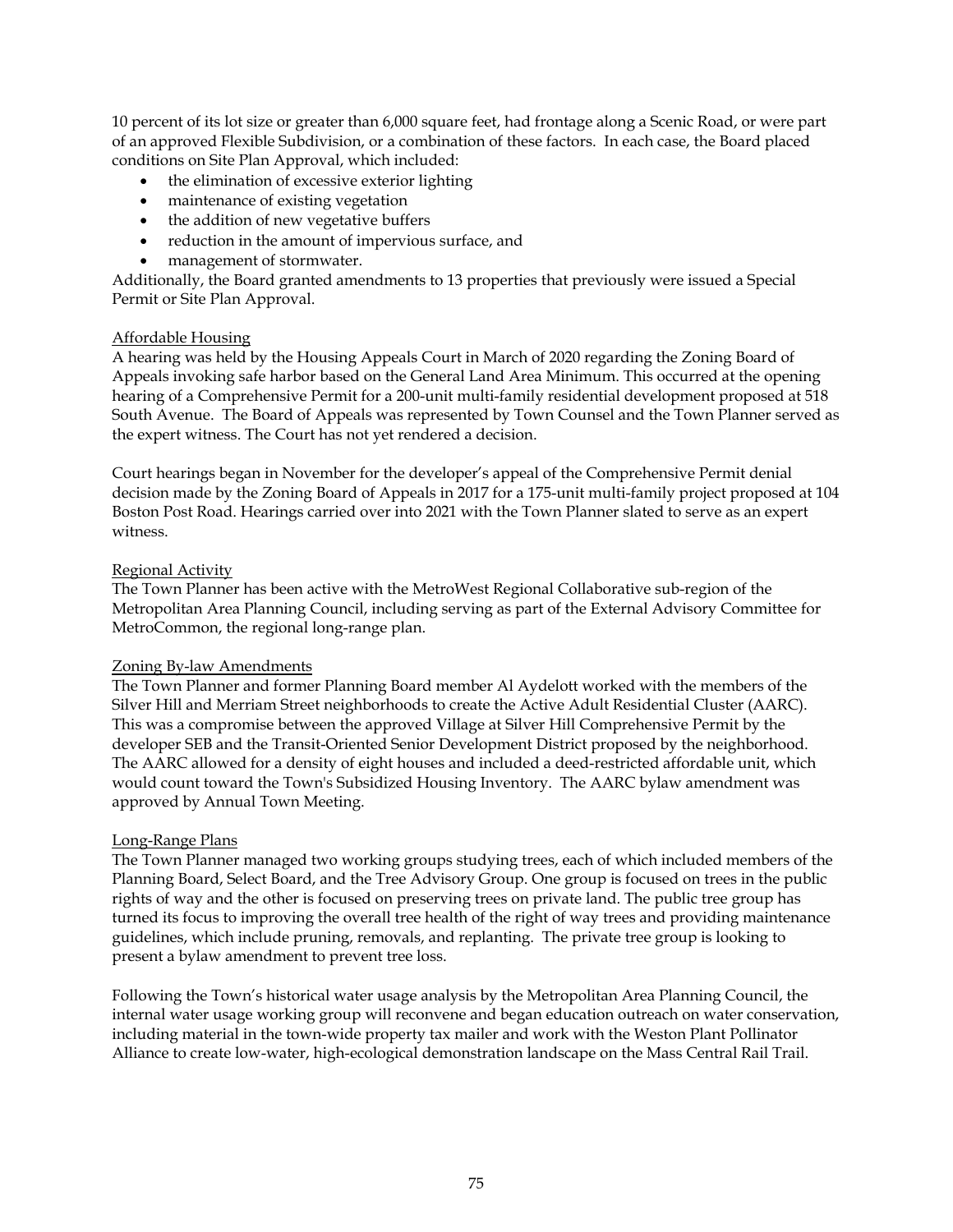The Town Planner, Planning Board Chair, Town Manager, and a member of the Select Board worked with Locality Studios to create design guidelines for town signage. The completion of the project was delayed due to limited Board meetings under public gathering restrictions but is expected to be completed in early 2021.

Work began on an update to the Town's Housing Production Plan, which is set to expire in 2021. The Select Board convened a Steering Committee, which includes the Planning Board chair and staff assistance from the Town Planner. Meetings began in October 2020 and the project is expected to be complete in April 2021.

The Assistant Town Planner participated in a Municipal Vulnerability Preparedness Grant and the beginning work on the Town's Climate Action and Resiliency Plan that is being developed under the purview of the Sustainability Committee.

## Continuing Activities

Planning Board records are continuing to transition to an electronic format. All new applications are submitted with a digital copy that can be uploaded and archived to the Laserfiche digital archive. New Certificates of Action are also on this archive. The Town Planner and Assistant Town Planner have begun transferring digital archives from the Town's website to the permanent Laserfiche digital archive system.

The Town Planning staff, Planning Board consultants, and Town Hall staff met informally approximately twice a month with applicants to answer questions about the Town's bylaws related to their projects. The Town Planner and Assistant Town Planner met monthly with other Land Use staff to discuss projects that fall under the jurisdiction of multiple boards and with the Town Manager to discuss ongoing, long-range, and large-scale projects.

The Town Planner is a member of the Stormwater Permitting Authority, which is comprised of the Director of Public Health, the Conservation Administrator, the Town Engineer, and the Stormwater Engineer. The Authority oversees the Stormwater By-law that was approved by the 2011 Annual Town Meeting.

### 2020 Planning Board Members

After a five-year term on the Planning Board, Chair Anthony Flynn decided not to run for reelection. During his tenure, the Community Transportation Survey and Program Recommendations were completed, and the review to streamline the Planning Board process was started with stakeholders invited to provide input. With one year into her term, Alicia Primer succeeded him as Chair and Alex Selvig was elected to the vacant seat.

| Elected by the Voters  |      |
|------------------------|------|
| Alicia Primer          | 2024 |
| Leslie A. Glynn        | 2023 |
| Stephen R. Oppenheimer | 2022 |
| Alex Selvig            | 2025 |
| Susan Zacharias        | 2021 |

The Planning Board is assisted by consultants, Kimberly Turner, of KD Turner Design, and David Conway, of Nitsch Engineering, in landscape and stormwater (respectively) reviews of Residential Site Plan Approval and Special Permit applications. The Board is grateful for their expertise and counsel.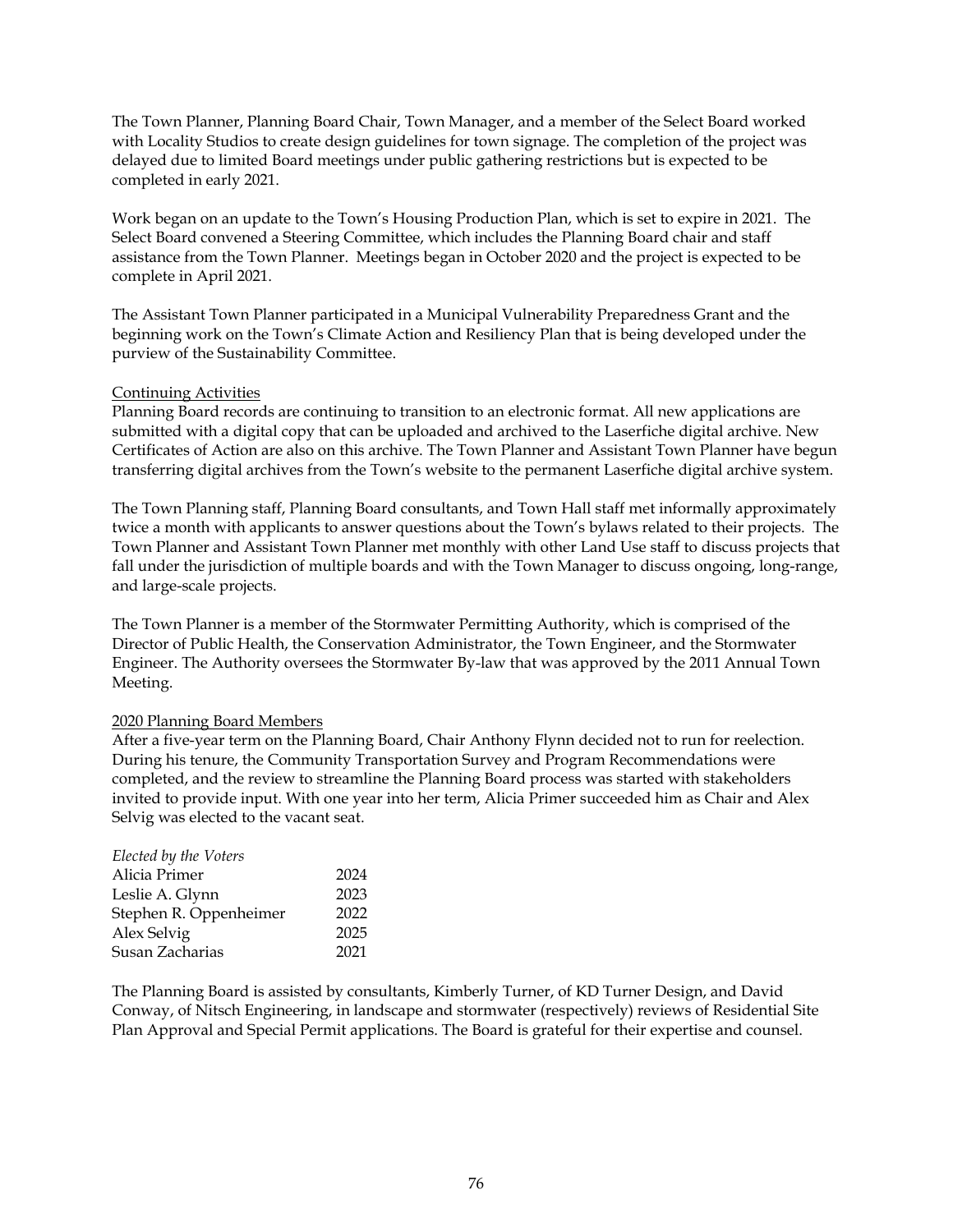#### **REPORT OF THE RAIL TRAIL ADVISORY COMMITTEE**

2020 – a year unlike any other. The bright side? The Mass Central Rail Trail - Wayside! Because of the many social restrictions in place, closed schools, restaurants, people working from home, etc., the Mass Central Rail Trail Wayside saw more activity than ever before. The rail trail was a great place to get outside and enjoy the fresh air and mitigate the cabin fever felt by so many.

The Massachusetts Department of Conservation and Recreation was able to follow up on the Phase I plantings, many of which did not survive 2019, and replace or plant additional plants along the rail trail. These newer plants seem to be doing well so far and we are optimistic that these will thrive and enhance the visual beauty of the trail and provide some degree of added privacy for the abutters as well as the users of the trail.

The 2019 Special Town Meeting approved \$43,000 in Community Preservation Act funds for the purchase and installation of additional plantings along Weston's portion of the rail trail. This request, referred to by the Rail Trail Advisory Committee as Phase 2 Plantings, involves the two stretches of trail. One is between Conant Road and Church Street, which was not done in 2019 due to construction access for the Conant Road underpass work. The other is between Concord Road and Gun Club Lane. Unlike the Phase 1 Plantings, this project will be managed directly by the landscape architect hired by Committee as well as Committee members and the Town Manager.

The Phase II Plantings however were not completed in 2020 as originally planned. A request for bids was issued in March of 2020 with the assistance of the Town's Procurement Manager but was met with no responses. We believe this was due to the pandemic and its impact on workforce availability and supply chain logistics. We expect to reissue the bid request in 2021.

The Committee has also been collaborating with the Weston Plant Pollinator Alliance who would like to plant a pollinator garden along the rail trail. The garden would be a native pollinator-friendly, low maintenance, and water-conserving demonstration garden. Planting would be done in the spring of 2021 and upkeep will be done by Weston Plant Pollinator Alliance and the Sustainable Weston Action Group volunteers, as well as any neighbors, friends, scouts, etc. that they can recruit. Members of the Committee met with representatives of Weston Plant Pollinator Alliance and determined an ideal location to be just east of the Concord Road trailhead, on the north side. Close by is a historic mile marker and timbers from the historic train platform that could be incorporated into the garden design.

### 2020 Members of the Rail Trail Advisory Committee

*Appointed by the Select Board* Gail Palmer, Chair Eli Mather, at-large Paul Penfield, at-Large *Appointed by Representing Committee*: Meg Kelly, Weston Forest and Trail Association Michael McCarthy, Traffic and Sidewalk Committee Eric Rosenthal, Recreation Commission Anne Benning, Open Space and Recreation Plan Committee *Associate Members*: Ellen Freeman Roth, Conservation Commission Phyllis Halpern, Historical Commission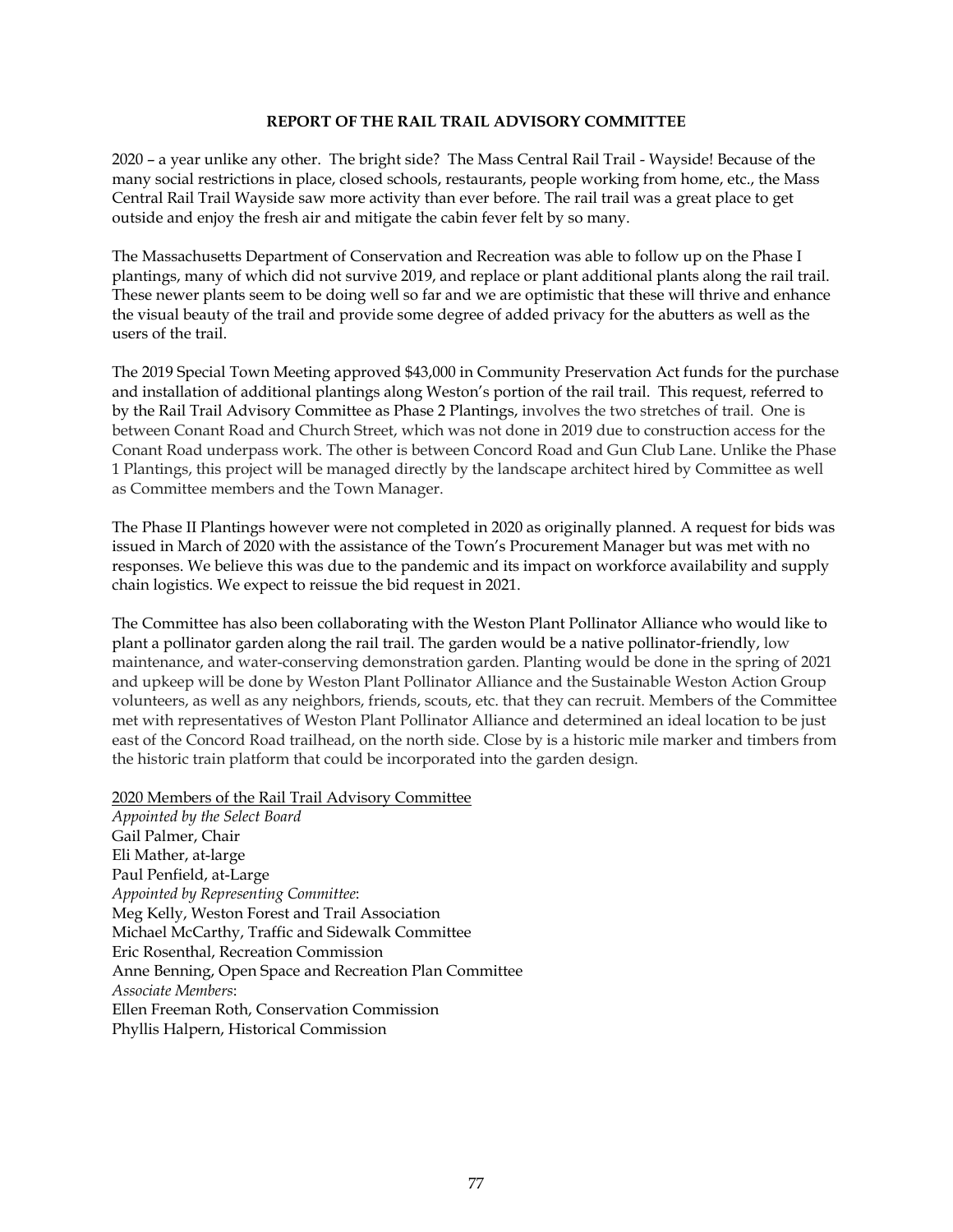## **REPORT OF STORMWATER PERMITTING AUTHORITY**

Weston's Stormwater and Erosion Control By-law, the Stormwater and Erosion Control Regulations, and the Stormwater Permitting Authority have been in place since 2012. The By-law was amended in 2014 and the Stormwater and Erosion Control Regulations were updated in April 2019.

The primary purpose of the By-law and Regulations is to protect the Town, including its residents, roadways, and the environment, from negative impacts caused by increases in stormwater runoff and its

poor water quality and soil erosion from the disturbed soil on construction sites or other soil disturbance activities. Thresholds detailed in the By-law dictate when a Stormwater Management Permit is required, and the construction of a project cannot start until the permit is approved and issued. Before a permit can be approved, the hydrologic conditions for pre- and post-construction conditions for a project must be analyzed and submitted with plans. Those conditions must demonstrate no increase in stormwater runoff to abutters or roadways post-construction. Once a construction project starts, the project is monitored for increases in stormwater runoff, erosion, and sedimentation impacts. Inspections are conducted by the Stormwater Engineer.



*Educational materials were shared through social media and newsletters over the year to satisfy part of the MS4 permit requirements. Excessive leaf litter, ice melt, and dog waste were a part of the stormwater pollutants campaign.*

This year, 56 Stormwater Management Permit Applications were submitted and reviewed. Of those, 54 were approved and two were pending. There were 26 Minor Permit Applications and 28 Major Permit Applications approved. The majority of the applications are for residential development projects, such as an addition to a house or the construction of a new house, upgrading a septic system, driveway modifications, and the like. Furthermore, some non-residential projects and municipal projects can require a permit. The Case Estates Legacy Trail project required a Major Stormwater Management Permit due to the amount of soil disturbance.

Projects that are seeking Site Plan Approval through the Planning Board are not required to go through the Stormwater Management Permit process. These projects are reviewed and approved by the Planning Board with the aid of a consultant engineer.

The Stormwater Permitting Authority also provides outreach and education on stormwater and erosion control. Often, the staff gives stormwater presentations to Weston High School's environmental classes, or students are given a tour of the Public Works facilities to observe the stormwater management features and other green applications; however, due to the closure of public buildings and schools this year, no presentations or tours were conducted. However, the state's Think Blue Massachusetts campaign offered many stormwater educational opportunities through social media, which were shared by the Town through its social media channels, as well as through the weekly Public Works work update emails. Stormwater education was also offered through the quarterly tax bill insert and the occasional monthly enewsletter issued through Town Hall.

The updated Environmental Protection Agency's (EPA) Massachusetts Small Municipal Separate Storm Sewer Systems Permit (MS4 Permit) went into effect in 2018 and updated in 2020, under which the Town of Weston is covered. The MS4 Permit has guidelines and requirements for each year of the Permit with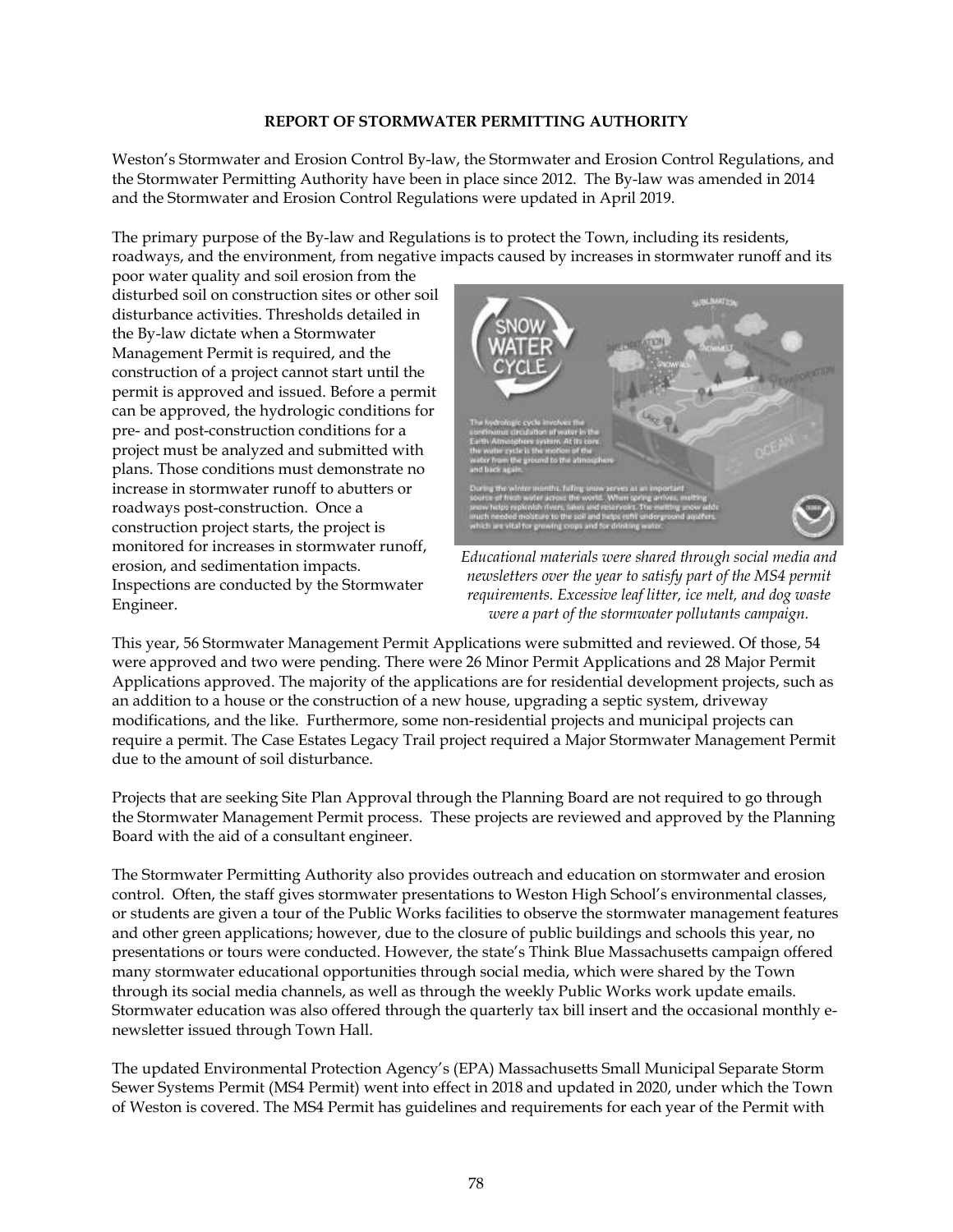which municipalities, the Authority, the Public Works Department, and other Town departments comply. Weston prepares and submits its National Pollutant Discharge Elimination System (NPDES) Phase II Small MS4 General Permit Report to the EPA and the Massachusetts Department of Environmental Protection annually, as required under the MS4 Permit. The Annual Report for Year 2 of the new MS4 permit was submitted in September 2020. The report summarized how the Town maintained compliance with its MS4 Permit regarding stormwater runoff, stormwater quality-pollution, erosion and sedimentation, and education. These reports, and the Stormwater and Erosion Control By-law and Regulations, as well as additional stormwater-related information, are available for public review at the Town Hall, the Department of Public Works, and on the Town's website.

2020 Stormwater Permitting Authority Members Michele Grzenda, Chair – Conservation Administrator Stephen Fogg, PE – Town Engineer Wendy Diotalevi – Public Health Director Imaikalani P. Aiu – Town Planner Mario Alagna – at-large, resident *(appointed by the Select Board)* Richard Sweeney, Jr., PE – Stormwater Engineer/Assistant Town Engineer

# **REPORT OF THE TOWN CENTER PROJECT WORKING GROUP**

The largest road project ever taken on by the Town of Weston continued this year, despite the disruption of the pandemic. Early on, Governor Baker designated construction as essential business, which allowed the project to move ahead, under prescribed safety measures of the public health emergency.

The Project limits include the east-west limits of the town center area of Boston Post Road extending from the parking lot side of First Parish Church to Linwood Avenue and envelops the watering trough at the intersection of Church Street and Boston Post Road back to the Conant Road intersection around to Town House Road back to Boston Post Road heading west. The streetscape around the Town Green will become an integral part of the project area.

The preservation and enhancement of the historical character and streetscape of the new Town Center will be achieved through the upgrades to our utility infrastructure; the consideration of traffic calming improvements; and, most importantly, the enhancement of pedestrian and vehicular safety in the town center. Further, the plan addresses the scale and function of important design elements, such as street lighting, sidewalk interconnectivity, the inclusion of plantings, street furniture, and the like to promote pedestrian and community activity. Accessibility, quantity, and location of parking will also advance the continued success of our local businesses is also a critical goal.

Last year, the majority of the subsurface utility infrastructure improvements were completed within the limits of the Project and this year focused on the new layout of the streetscape, including the roadway, curbing, sidewalks and accompanying crosswalks, and the creation of the new open space parks. Traffic was almost non-existent with so many people staying at home, which helped the progress of the roadway layout construction.

### Progress

As of the date of the writing of this report, the construction of this project is on schedule. Under the terms of the construction contract, the work is to be completed by August 8, 2021. The following milestones were achieved: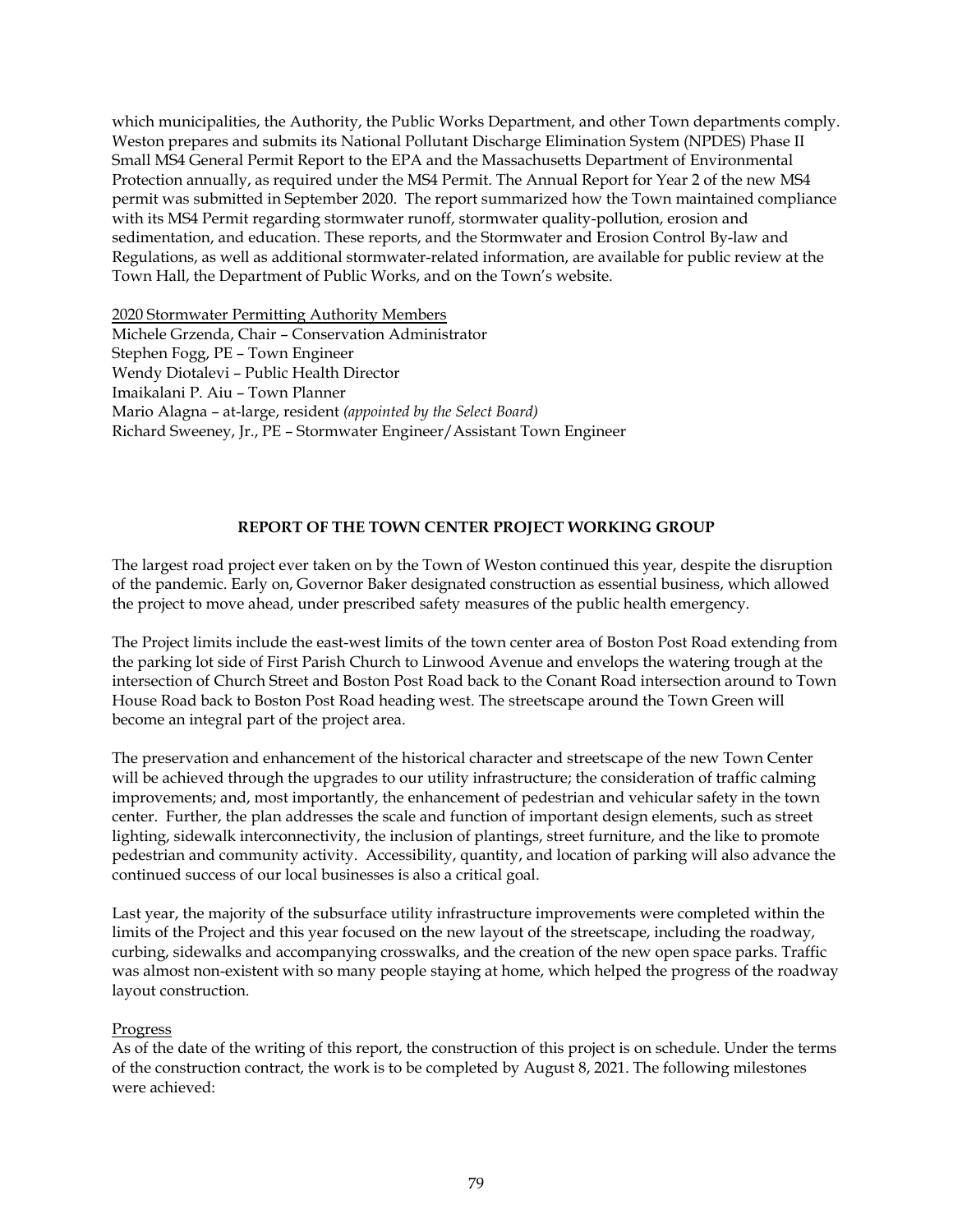- All the subsurface utility structures and distribution completed
- Final paving on Town House Road and a section of Church Street
- Binder course paving on Boston Post Road with final course awaiting utility pole removal and sidewalk and curb completion
- About 95 percent of the sidewalks and curbing installed. Some sections need to follow the removal of the utility poles
- All power transfers from overhead to underground were completed
- Comcast fiber transfers from overhead to underground were completed



- Verizon fiber transfers from overhead to underground nearly
- Town Fiber transfers from overhead to underground were completed, along with the removal of the existing wiring from utility poles
- New street lighting and poles installed
- Irrigation system primary feeds were completed. The secondary distribution follows the plantings
- Surface elements and streetscape infrastructure for the new Town Square, Knox Park, and the Terraces nearly completed

The following is anticipated to be completed in the spring and summer of 2021:

- Wood element installation of permanent open space furniture systems and walking surfaces at Town Square – spring 2021
- Removal of utility poles early summer 2021
- Completing the installation of the remaining sidewalk sections and curbing
- Completion of irrigation system secondary distribution
- Planting installation and seeding spring 2021
- Final paving and striping of Boston Post Road summer 2021

# Team

The continuity of the team has been maintained from design to construction. It is led by Director of Public Works Tom Cullen, Deputy Director of Public Works Rich Sullivan, Weston Police Department Captain Thomas Kelly, and Nitsch Engineering's field staff with the support of Richard Burck Associates and Utile. A weekly construction meeting is held with representatives of Nitsch Engineering's field staff, Weston's Department of Public Works, general contractor Gioioso, and a representative from the Town Manager's office, as well as Working Group representation. Status and coordination meetings were held monthly with the public utilities and the team members referenced above.

Special appreciation goes to Tom Cullen, Public Works Director of Operations, for his knowledge of this project, his understanding of its engineering goals, and his dedication to its completion. Mr. Cullen continued to be intimately involved in the thousands of communique, both simple and complex, and his expertise has been essential to the project's successes to date and will be critical going forward; he is highly valued and the project could not have proceeded smoothly without his dedicated effort.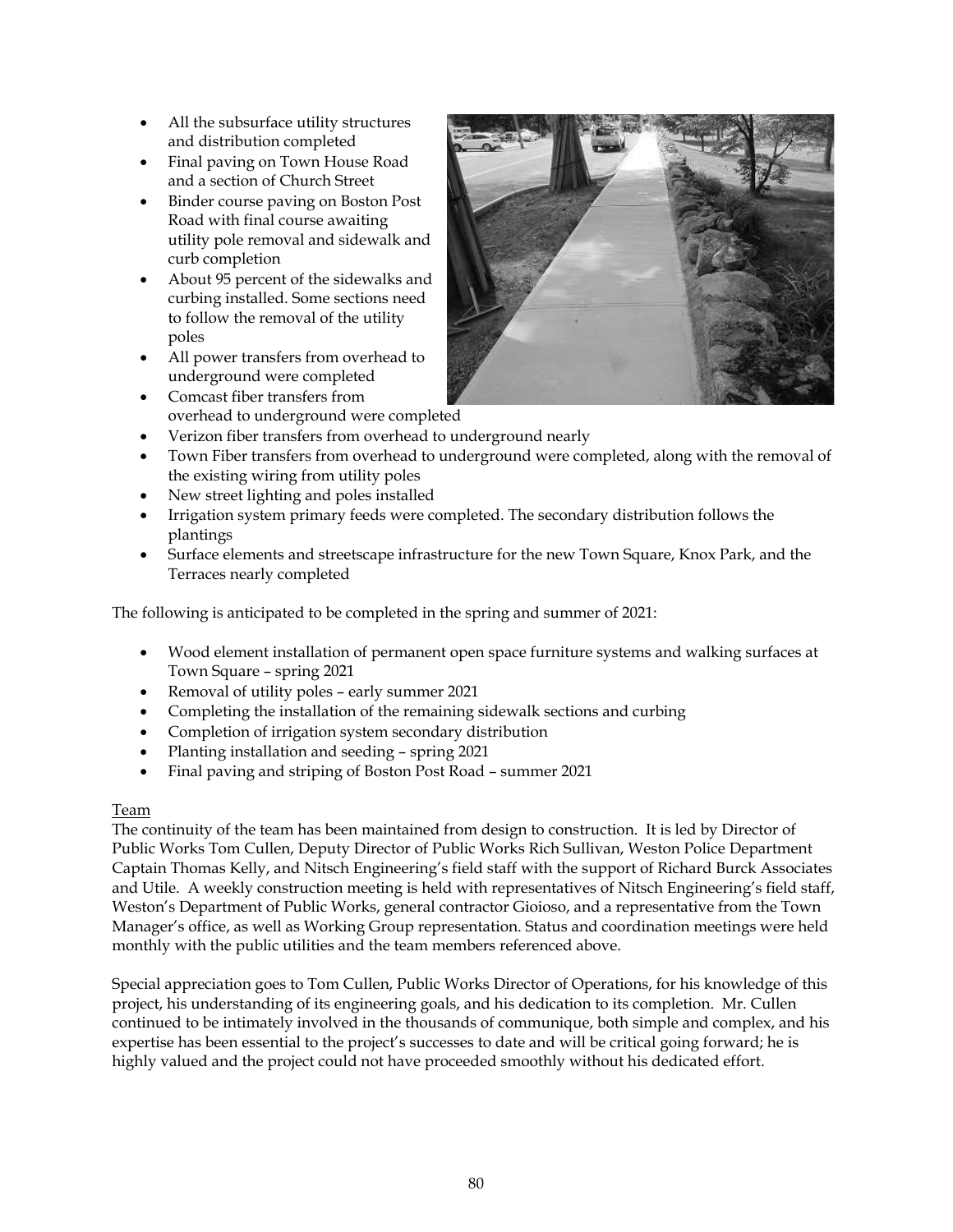Town Center Improvement Project Working Group Members *Appointed by the Select Board* Stephen Larocque, Chair Michael Harrity Michael Harrity Harvey Boshart, Select Board Representative Neil Levitt Jay Doyle, Traffic and Sidewalk Committee Representative Kevin Sullivan

# **REPORT OF THE ZONING BOARD OF APPEALS**

The Town of Weston adopted its first set of zoning regulations in 1928. Since then, the Zoning By-law has been amended periodically to promote the health, safety, convenience, morals, and welfare of the citizens of the Town. The By-law specifies certain building requirements, and it is the role of the Board of Appeals to determine whether relief from these requirements is warranted in certain situations. To that end, the Board of Appeals meets approximately twice per month, depending on caseload, and hears and makes decisions on applications for:

- Variances from zoning regulations;
- Special Permits for the reconstruction, alteration, or extension of pre-existing, non-conforming structures or lots;
- Special Permits for other purposes;
- Comprehensive Permits; and
- Appeals from the Building Inspector's decisions.

Details of the above application types are outlined on the Board's web page on the Town's website. The Board makes every effort to consider the opinions of the petitioners, their neighbors, and other interested Town entities, such as the Planning Board, the Select Board, the Historical Commission, the Conservation Commission, the Board of Health, the Building Inspector, and the Town Engineer when rendering decisions.

### Chapter 40B Matters

Under Chapter 40B of the Massachusetts General Laws, all municipalities having less than 10 percent of their housing stock designated as affordable are subject to a streamlined process for overriding local zoning legislation, including by-laws regarding density and setbacks. The state's interest in promoting affordable housing generally outweighs local concerns when a community's affordable housing is less than the required 10 percent. Under the Chapter 40B process, a single application for a Comprehensive Permit is filed with the Zoning Board of Appeals in place of separate applications to applicable local boards. All Town departments review the application according to their specific areas of expertise and provide input to the Board of Appeals. The Board considers all these recommendations, as well as input from any interested parties, and professional consultants. Due to the complexity of these proposed developments, multiple sessions are required to collect all the information needed to reach a decision. The status of the Chapter 40B petitions recently heard by the Board of Appeals follows.

*269 North Avenue -* In April 2017, the Board granted a Comprehensive Permit with conditions to 269 North Avenue LLC, for the development of 16 rental units on 1.46 acres of vacant land on a major town roadway and near two rail stations. Two buildings are proposed to be sited on North Avenue, and three additional buildings in the rear of the lot; associated parking would be accessed via a central driveway. This decision was appealed by abutting neighbors. The appeal was denied on March 17, 2020, and the application for further appellate review was denied by the Supreme Judicial Court of the Commonwealth of Massachusetts on October 1, 2020. The Comprehensive Permit was recorded on November 13, 2020.

*104 Boston Post Road -* In October 2017, the Board denied the Comprehensive Permit for 104 Boston Post